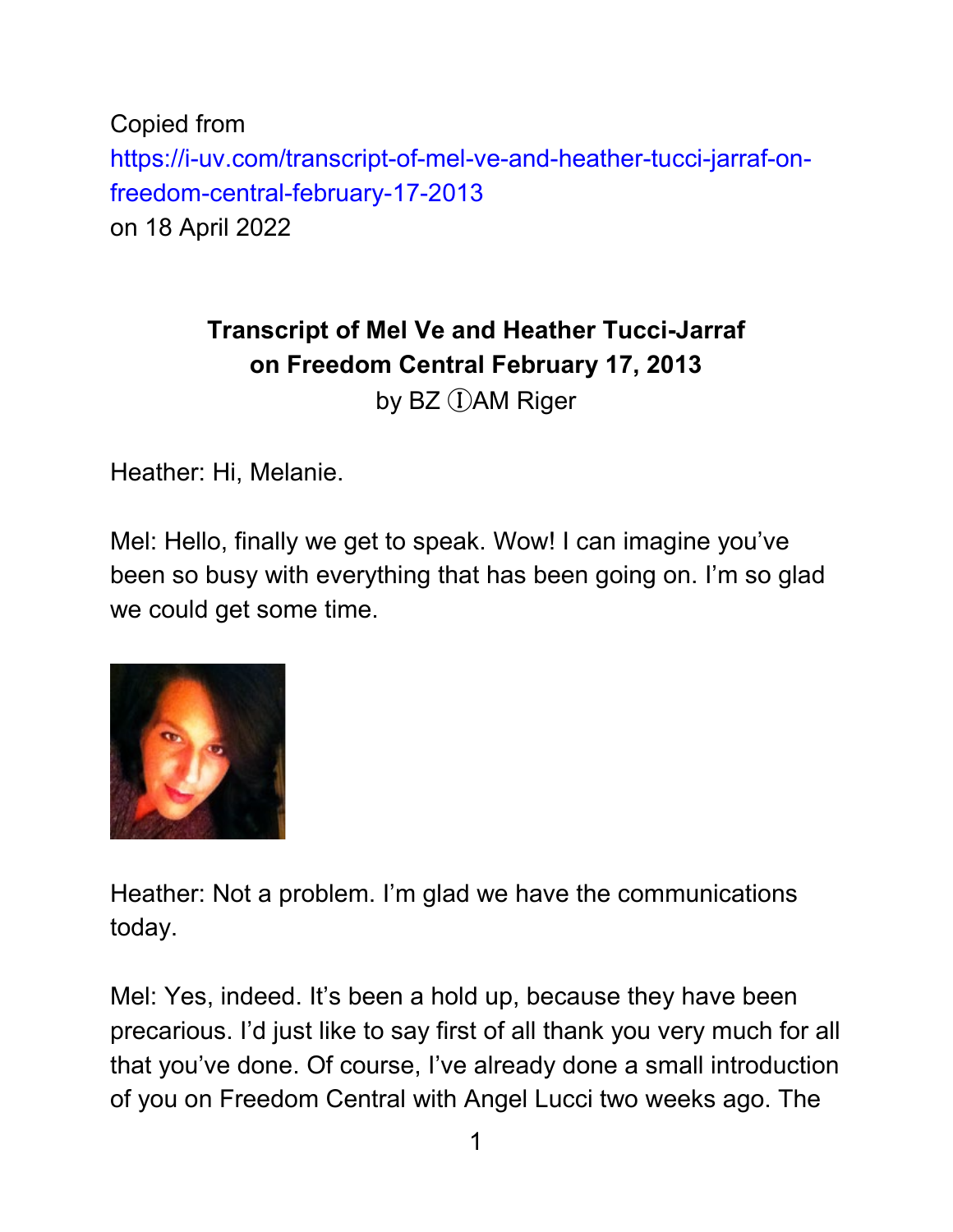work with the OPPT, which of course you say is really everybody's work. It belongs to everyone. It's become such a phenomenon. It's gone absolutely viral as one of the fastest spreading campaigns I've come across. Last week's info(?) looks like the real thing in terms of gaining back our freedom. What I want to do in terms of putting it all into perspective is get a little bit more information about how you came to be on the journey doing what you're doing and now ultimately communicating all this wonderful communication.

Heather: Okay, well how about we do this then? You just ask a question and I will just answer.

Mel: Please can you tell us a little bit about your background? And how you got to this point? A little bit about the status and the journey? I don't even know how to ask the questions about the journey, because there seems to be so much…what's on it and a mystery because it's just such a complex thing.

Heather: If you wanted your choice in a vacuum, then I can tell you just about birth on, yet it depends on people's level of comfort as far as going with the absolute truth.

Mel: Let's go Absolute Truth, just for the hell of it.

Heather: Just for the hell of it, okay. (laughs) Interesting choice of words. Let's just say that we're doing a story, okay? Within that story whatever resonates is Absolute Truth with you or your listeners. They grab it and whatever doesn't, they just set it aside and hopefully the experience wasn't too boring for them.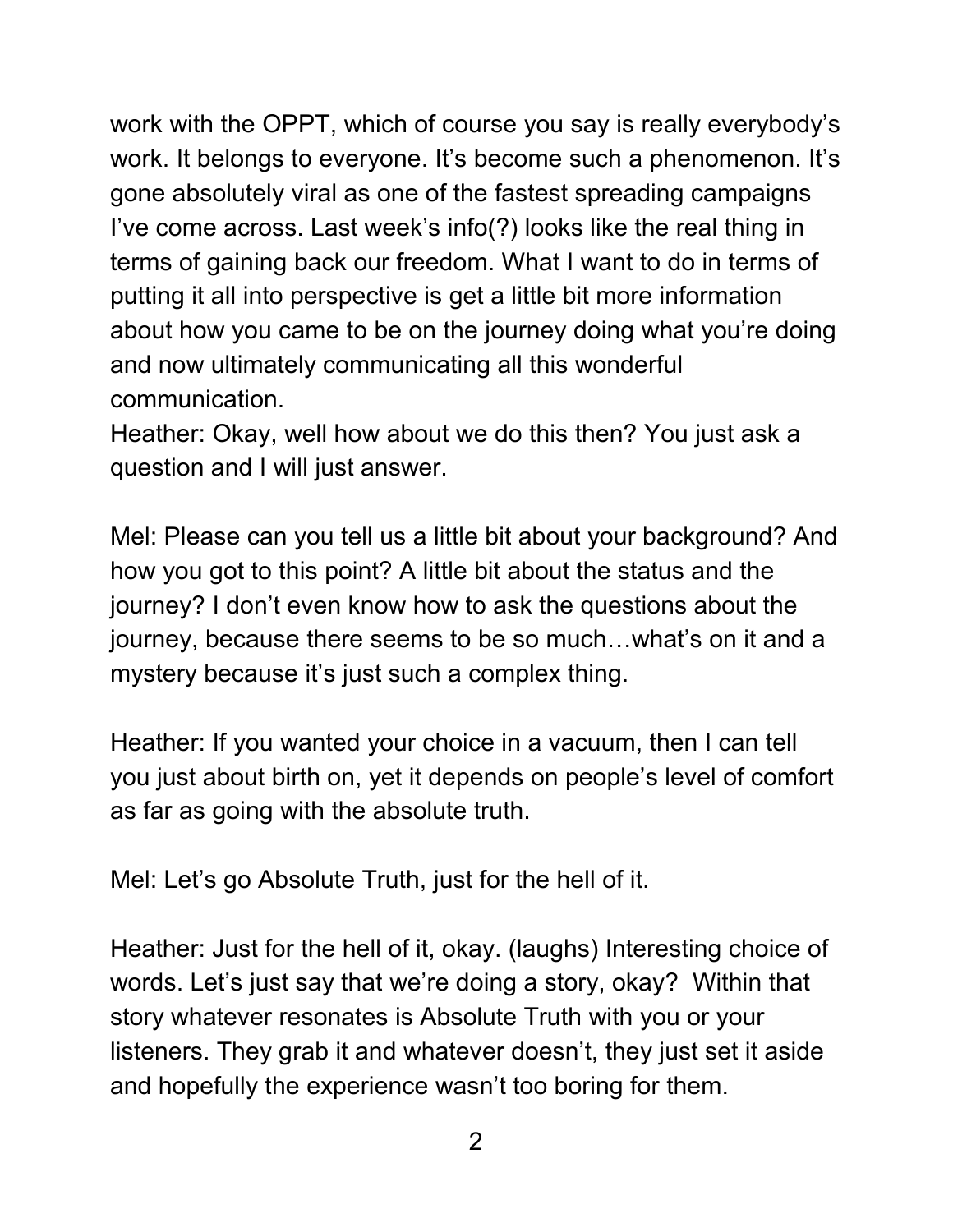(laughter) In the beginning, let's just say there was a whole bunch of eternal hearts shooting around wanting to experience the separation so that they could understand the mechanics of not only their own BE'ing, but that of First Source where they are created from. Some of those decided to experience that separation consciously. Just a few and then most of them chose to experience it unconsciously, with the journey that was a little bit more challenging, as far as agreeing to forget so that they could remember, in essence burying the treasure for the joy of finding it.

Mel: Wow!

Heather: It's very interesting.

Mel: I am absolutely with you. It came to me this is the ultimate game of discovery.

Heather: Ultimate game of discovery…it really is the ultimate game of fun. (both laugh) You know, it's an ultimate game of measurable frequency. It is an ultimate game of recognizable energetic pattern. It is just absolute fun and within that, in order to understand the Absolute, you separate the Absolute into compartmentalize fractals, if you like…or digital pieces. That's what I refer to when I'm saying contrast…reconcile the contrast. Thank you so much for holding the contrast. Because there's dark just as there's light. Does that put that into perspective?

Mel: I understand the concept of that. Yeah, we need the darkness in order to evolve.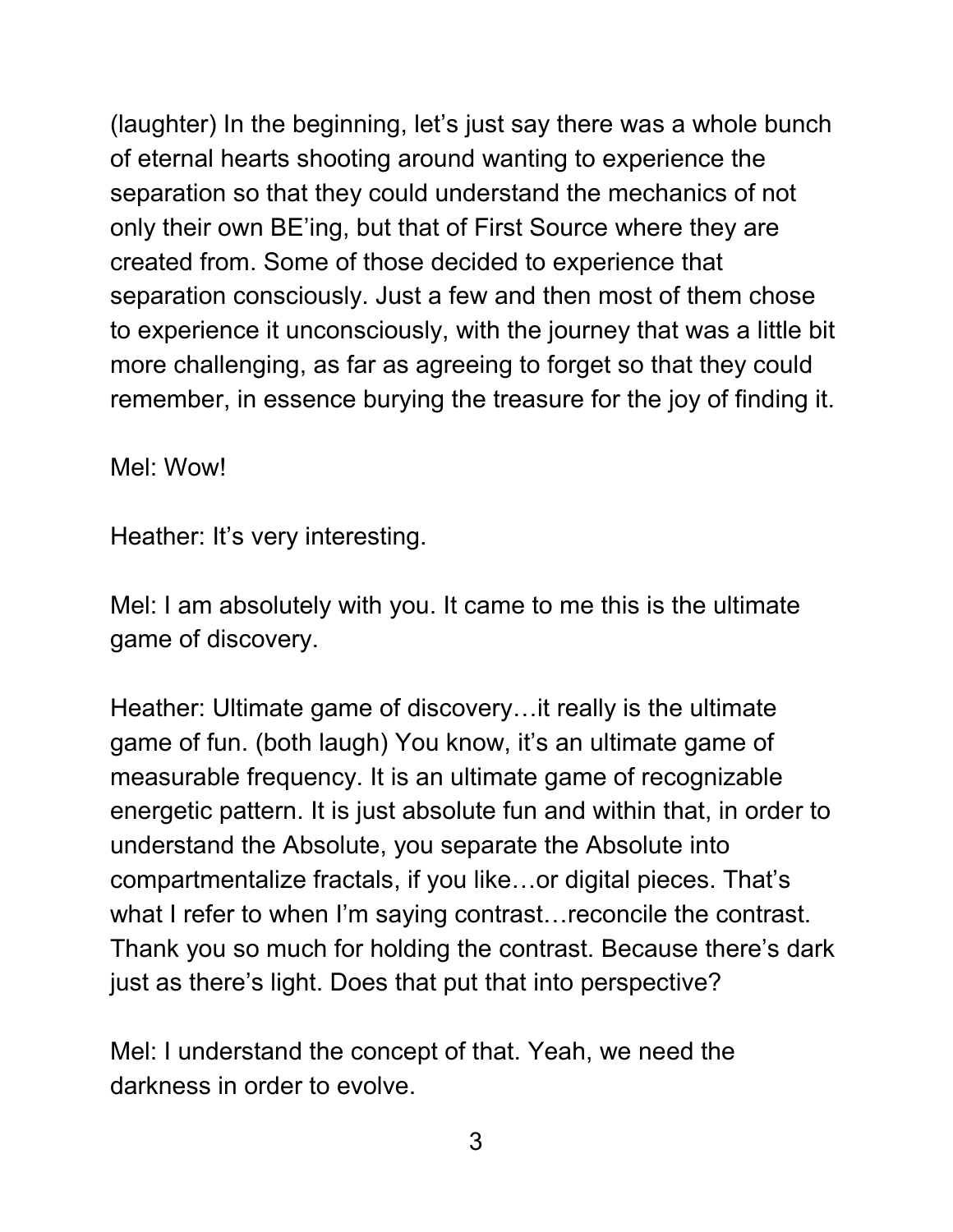Heather: Look, it's all a matter of perception, filter, good and bad, evil and holy. They're just all one and the same playing a game if you will. I don't take it lightly at all, but whatever way can you describe it at this point? It's a play, it's a game, it's a symphony, just full of all these machinations that people are learning about now and have been hidden for so long, but this is the moment. This is the moment that was all preplanned. All the eternal hearts that are embodied in perceived evil or bad, they're the best secret squirrel or James Bonds of First Source possible (laughs). We're all part of the same fabric, the eternal fabric. So, when the absolute data is on the table and known…and it can always be known from within…but once it's all there, everyone will be able to have that Aha moment and see through the course of the energy pattern all these wonderful things they experienced and how they all fit together. Some people refer to it as a butterfly effect. Well, just put the same concept in an energetic form. Then you come to this manifestation of Heather and it's just the last piece in that game and that final act of the play as far as I go. It's fun. It's been fun. Going down memory lane really just doesn't interest me, because I'm so focused on Now and it's so much more fun (laughs).

Mel: Yes, yes indeed. Okay, so in this life, this culmination, what is it that you actually did on a 3D level? Now, I understand that the ultimately Absolute game. I myself very much have spiritual awareness and understand my part in this game. So we're completely so glad you went there with that. Now, here you've come to our little bit of a journey that most people want to cut and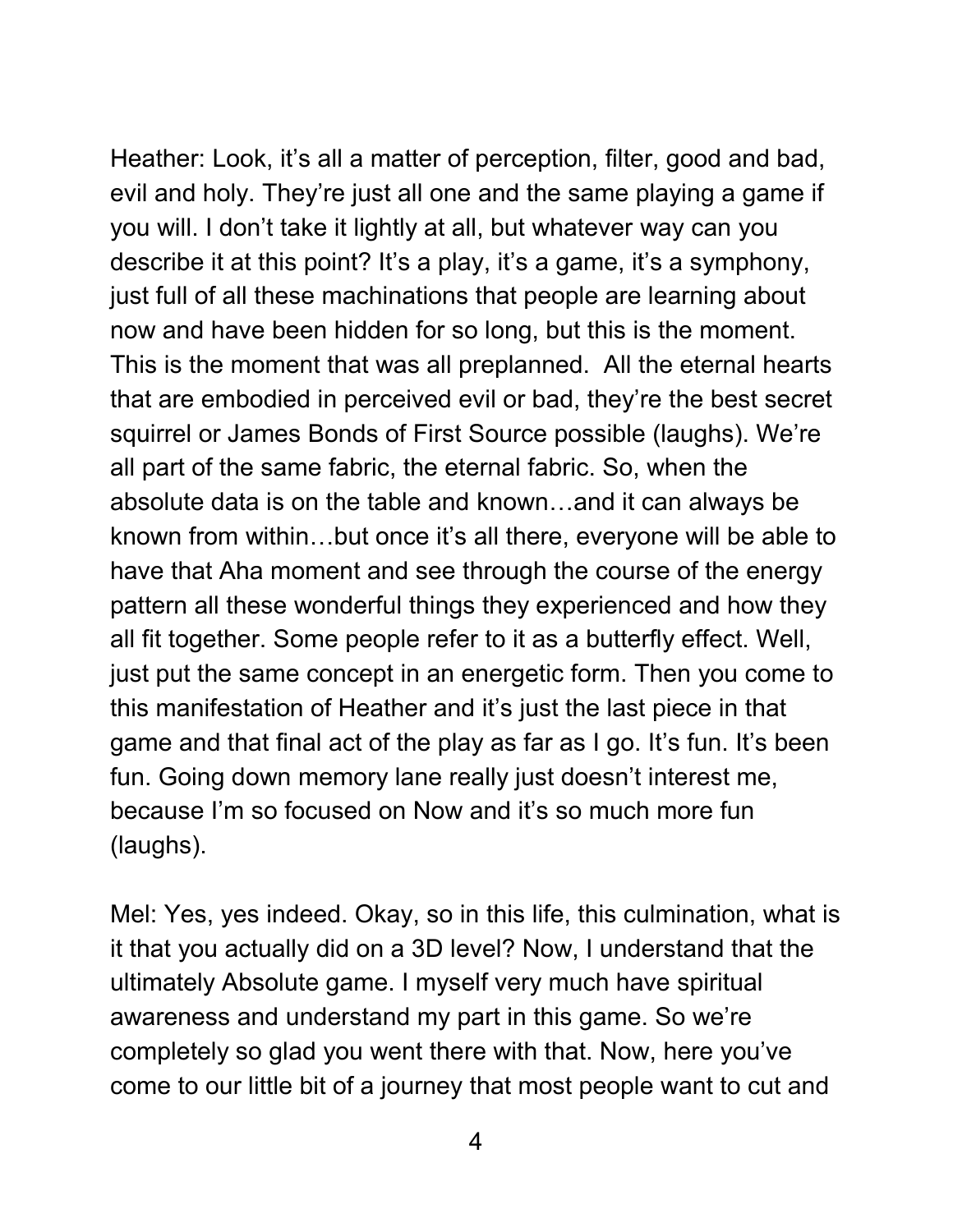tie on this level. How is it that we have got to this point with the OPPT? And a little bit about this was a legal battle that you've been through?

Heather: Let's just say well, from birth on until a certain point it was really just about me going through and learning how the machines worked. Mind you that throughout the Absolute Truth data we just discussed, a lot of pieces have been laid since the beginning. The surprise piece was what was laid before any of the game even began. That's more becoming visible now for every being, every eternal heart in Source's universe, okay?

Mel: Wow.

Heather: This particular manifestation was just me catching up with what was laid out, connecting the dots, learning how the machines work so that everything could be reconciled back to Absolute. Taking the separations, those contrasts, reconciling them into Absolute. It's not just me that's doing it. It is every being through Source's universe right now, conspiring for this final end game. Right now, I'm public trust, OPPT is the most visible part in this moment of Now, but it's only one part of this incredible iceberg, or facet of a diamond, so to speak. So that diamond, I like that image better than an iceberg, the diamond, Source's diamond is going to start rotating here and all the pieces, all the facets of that being visible, all at once. Does that make sense?

Mel: Absolutely. I'm having a bit of an Aha moment here. When I was a little girl, I used to have this image of myself as a diamond. I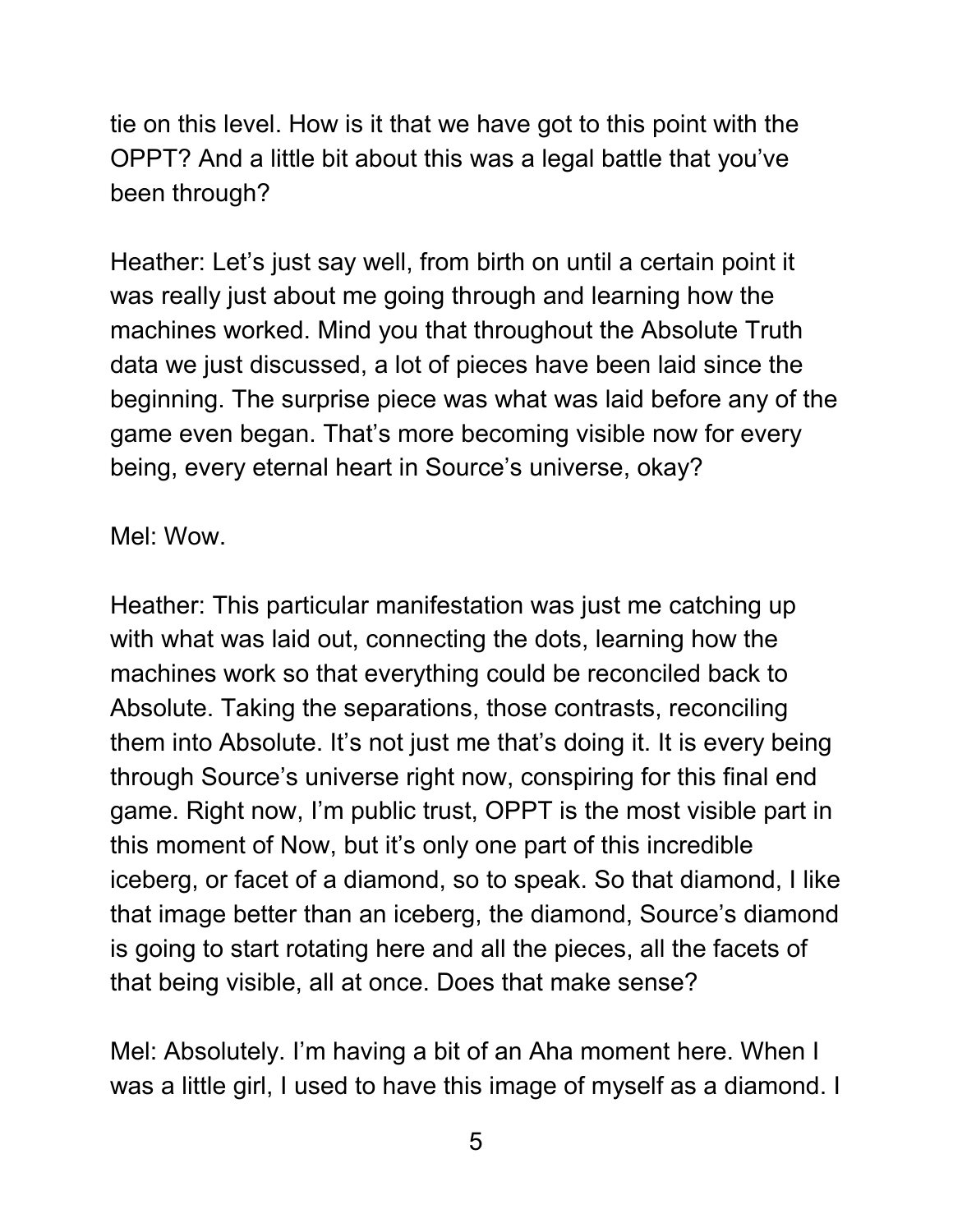was trying to find myself and the only way I could find myself was as a diamond. Depending on what energy hit me or what you like, hit me, depended on what they got from me. But every single person that I met, 'cuz I was…I could never really define myself. I was always so different to every person I met. I realized it wasn't so much that I had multiple personalities, because my mother would have me for meetings. It was more a case of every person came into my life influenced me in a different way energetically.

Heather: Absolutely. This ties into a piece that I'm working on right now with the new financial system that each being…I love the last X-Men. There was the character in there and she turned into a diamond essentially. You could see all these facets of her. I just see all these eternal hearts in the same manner. They're glowing with this warm, bright, pink-red, beautiful, golden-fringed energy that's in that. You're absolutely right. Each being, when you put them all together, they are just each a facet, not one facet more important than the other because they all make up the Absolute, right? As far as everything that I was DO'ing, simultaneously all of the other facets were shining and working and showing at different moments. We just don't have all of the Absolute Data visible at this moment, so that everyone can see that whole picture. But that is what is coming into frame now. That is why I guess I am really eager for the diamond to turn a little bit, because the facet of OPPT, myself or the boys, Caleb and Randall, it's not about us, this is about the whole diamond. It's about every single facet which is every BE'ing within Source's universe.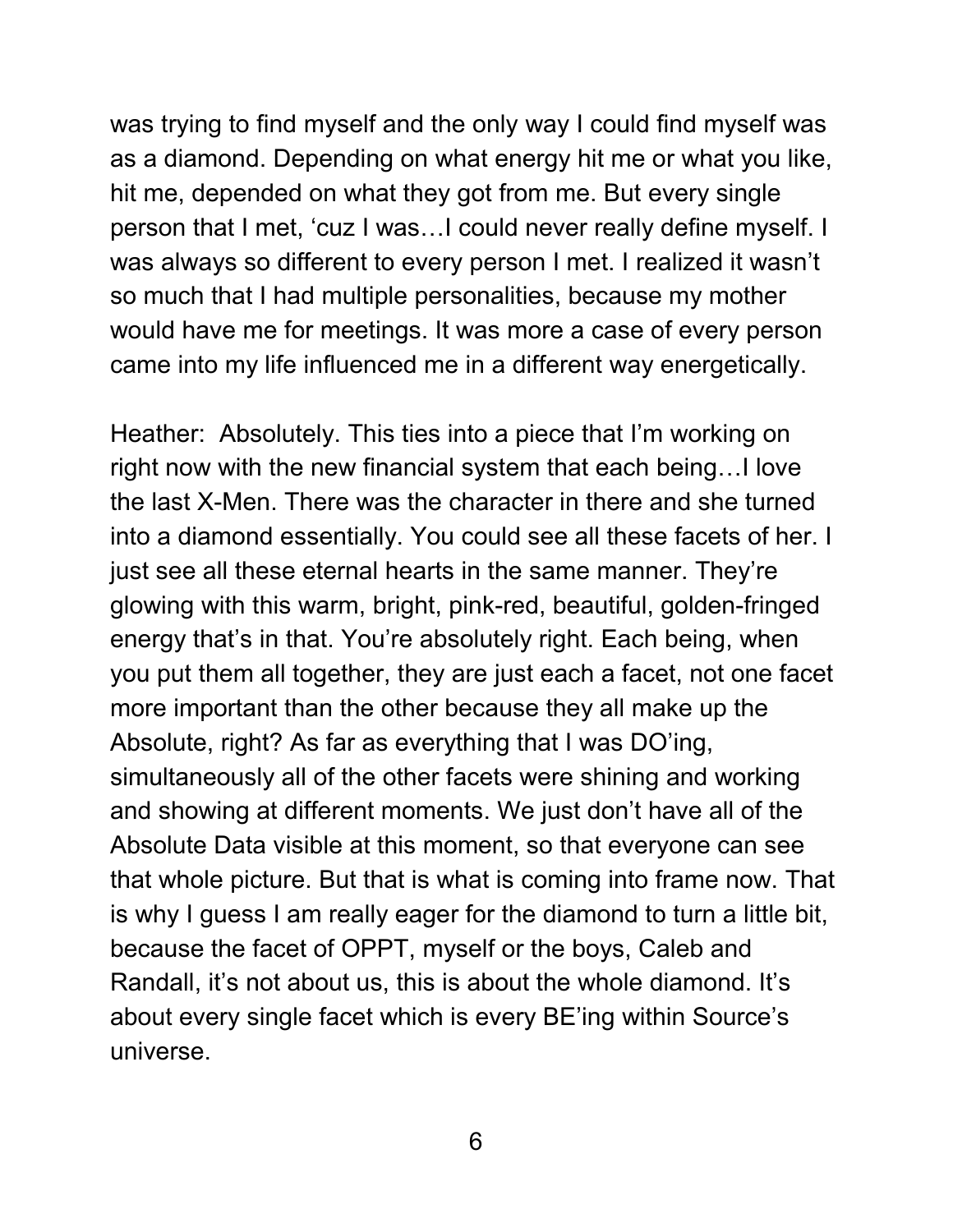We all conspired for this to happen, this moment of Absolute Current. I guess, when I finally became absolutely conscious, of these parts and how they worked, wasn't until I came to Africa, July of 2011 or the end of June and was able to really focus the energy. The energy is just so pure all over Earth, but more so, or more unfiltered or uninfluenced in certain places. Africa was a really great place for me to come, to really just reach down and pull up and going within eternal heart, just tapping into that Absolute Data base and being able to take things back to what I call Prime, which is Source, where everything was created from. An eternal consciousness, eternal essence, that is essentially when all of that became very aware. Randall and Caleb really helped the contrast. Anyone that came into my consciousness, even now we are all a part of building this and filing what needed to be filed. Really, we were just glorified secretaries. We weren't doing anything genius or amazing. We were just able to go in, recognize what already IS, register it and by doing so, it collapsed all of the unlawful, legal systems that have commandeered, stolen or enslaved all of that being, all of those many facets of Source's diamond that it could. Does that explain it satisfactorily for you? At least for now?

Mel: Yeah. Absolutely. But most people of course, they still very much are programmed into believing that there is some kind of authority and control. They are the ones going "Under what jurisdiction is this recognized?"

Heather: Well, it's funny, because the very jurisdictions that they claim have to accept it or approve it or stamp it, are the ones that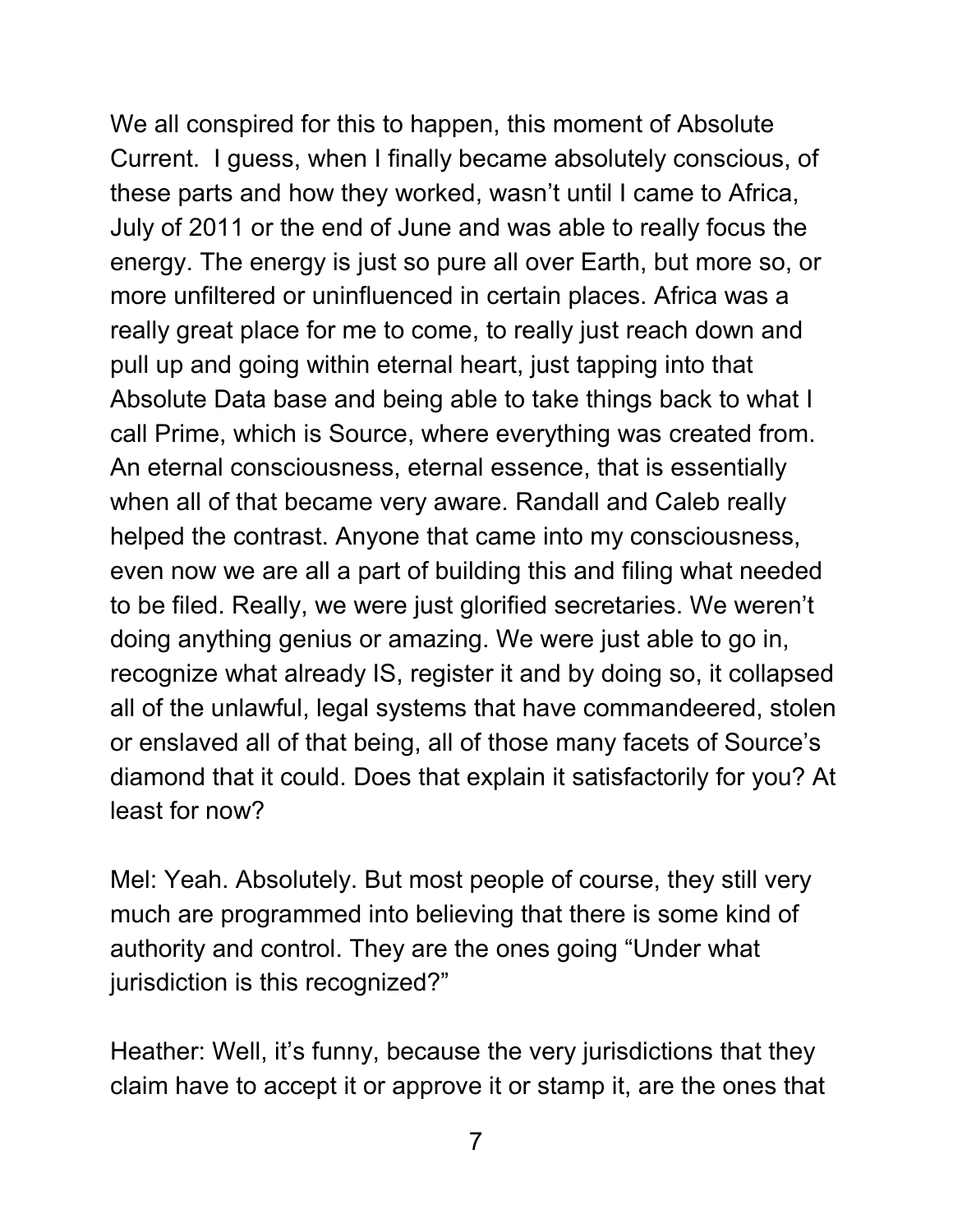are enslaving us. So, it's going to take some time. But really, who is going to argue at this point that somebody owns their body and their mind? Who is going to really accept that? If they do, okay, great…they do it knowingly, willingly and intentionally then. There is nothing wrong with that either. However, how does it resonate with you if I ay "Mel, I own your body and I own your mind, but guess what? Anything you create, it's mine." How does that resonate?

Mel: It doesn't…I don't like that one bit. (chuckles)

Heather: So, if you go back and just take it real simple. Ask the question "What do I know?" It really makes it resonate within the heart, because that is where all of the answers are. That is why I say, when you go back and read OPPT filings, number 1: we pulled down and registered what IS from the beginning and if someone wants to rebut that, great, do it with specificity and particularity. Say why someone owns my body and my mind and really those OPPT filings, they're not meant to be read with your mind. They're meant to be read with the heart. Legalese is a code. It's a deception. It's absolutely meant to discombobulate and distract and confuse the eternal heart, so that it separates from the mind. That is what the whole legal systems are based on.

It's funny, you'll get two groups together and you'll get lawyers together. The lawyer, let's say for Heather's side, who doesn't really know law, doesn't understand the legalese, has to rely on and trust. Because when you see that BAR license, you trust that they are going to represent your best interests, because you are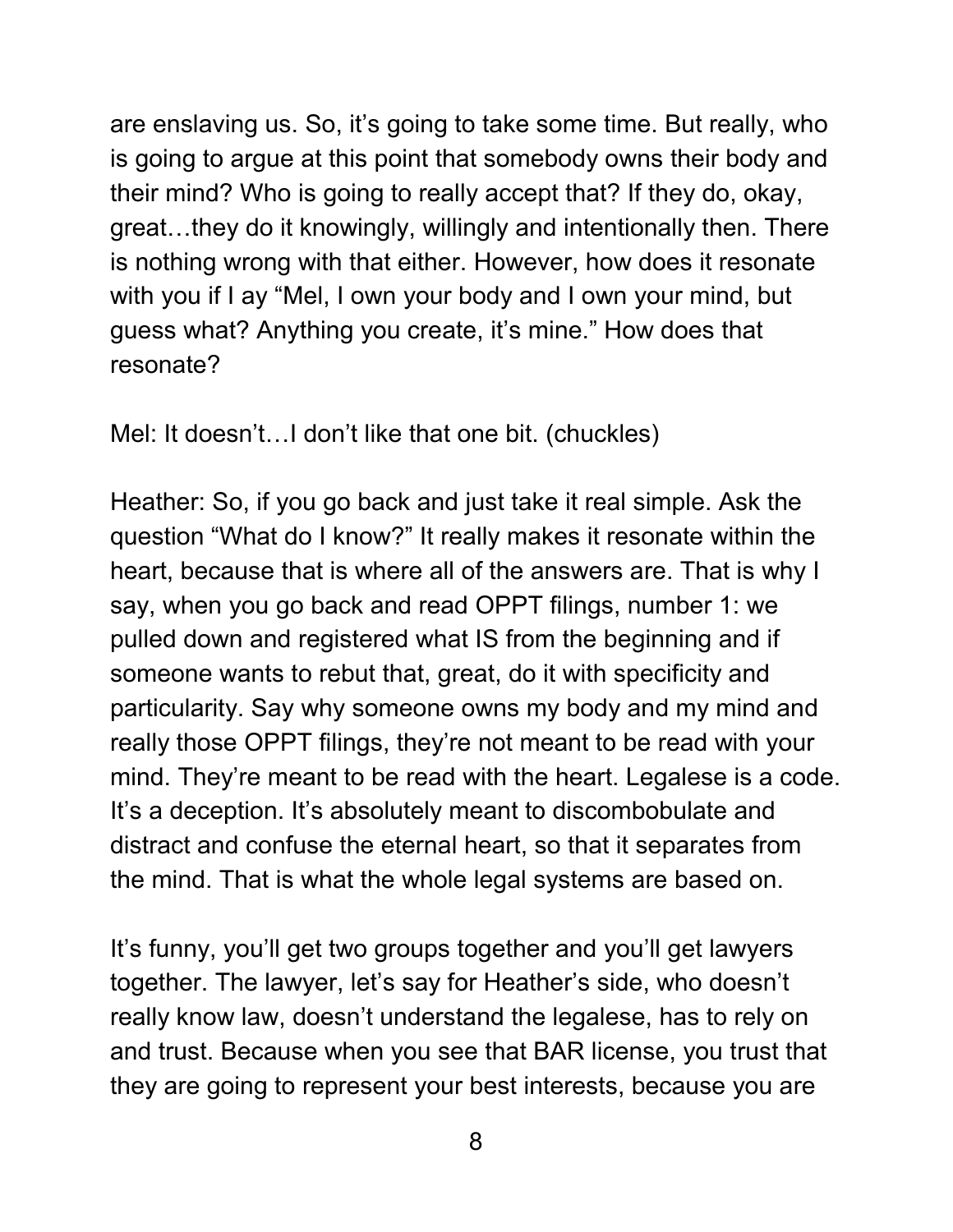paying them to. Yet when your lawyer comes in and he knows the contract doesn't go with your best interest and there's hidden clauses in there where they can foreclose on you or you really don't have the ownership that you think you do, the two attorneys get on the phone. They go back and forth, bribe and switch hands, and promises to do favors for later, then switches hands. That is the game of legalese. Some of the judges out there have price lists and menus, where if you want a certain judgment you can pick on that menu. You can pay your price and you get your judgment before you walk into court.

So the legalese was collapsed by the OPPT filing in that it was reprogrammed. The wording in there is very, very specific. It is energetic, absolutely energetic, to recalibrate legalese so that it no longer exists, not in the way and it's not necessary. So, it no longer exists and has power in the way that they created it and used it. Does that kind of explain OPPT fillings and maybe how people can approach them to understand them better? As far as looking at them with the heart and not the mind, they were never written for the mind. Only for the guys that know legalese, so they could understand completely their whole world just collapsed.

Mel: Okay, so let me take this one level deeper then, shall we? This whole legal system. I've always maintained that you get a summons to come to court. A summons is really like a…you talk about witches and stuff summoning devils and things. For me, it's always been like this, kind of like the legal system has been kind of a spell on humanity. Would you say with what you've done, you've broken that spell?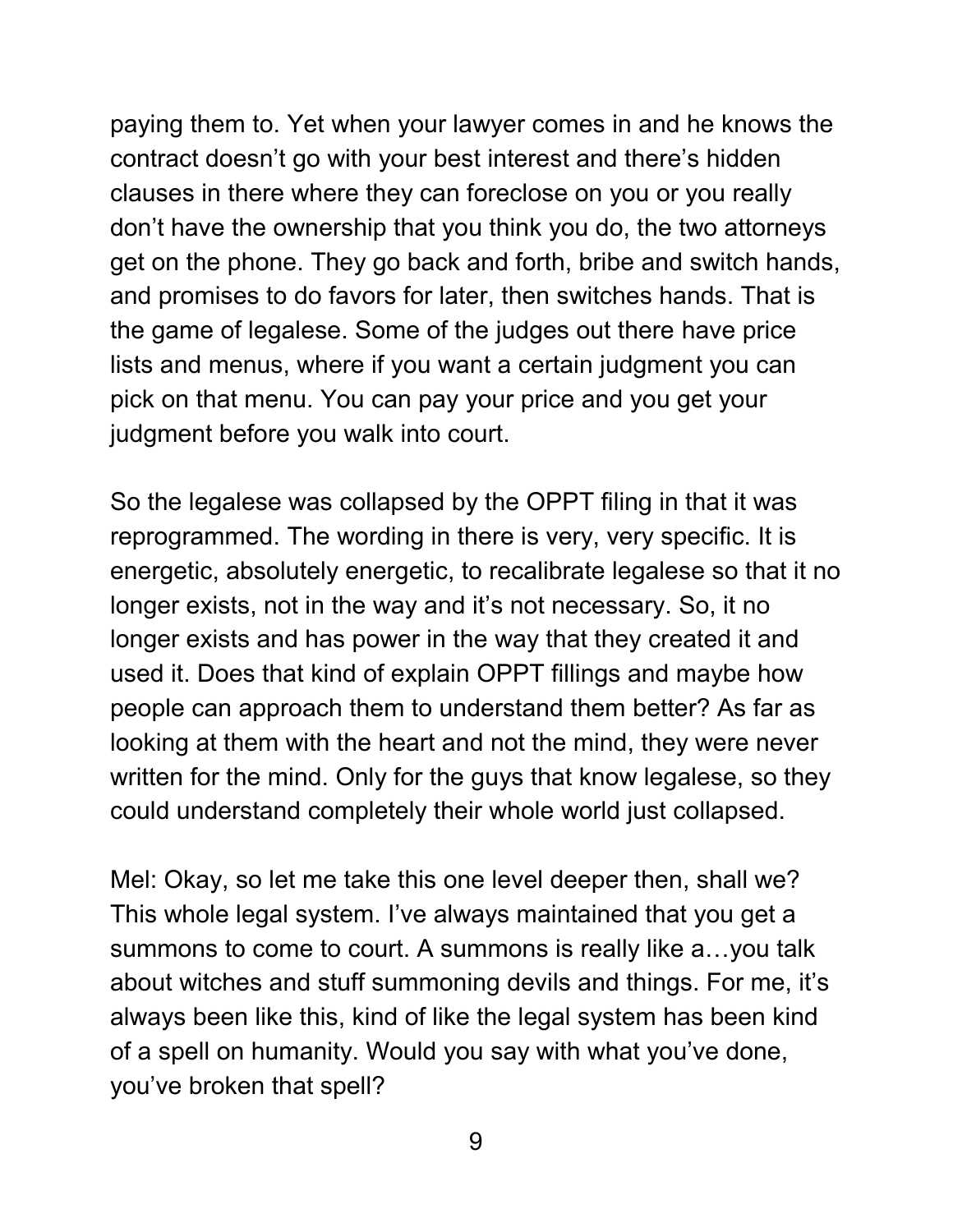Heather: You could put it in that way... it's all energetic.

Mel: Yes, it is an energetic schism really

Heather: It is basically a fracture in the energy. They have to use threats and coercion, cause if you have ever read a summons, if you don't show…this will happen to you. Talk about fear mongering, it's an energetic schism in the natural order of the energetic pattern that is at a deeper level. At a very simple level, it's a violation. It's an invasion of the absolute BE'ing, because you're only saying part of it. You're not saying the other part. This is an offer, it's a contract. You actually have a choice. We're a private corporation. We're not really a peoples' court, so that is the multi dimension in those particular operations. Because in higher Ds…5D, 4D, 7D…whatever you want to call it, they actually are. You can see truth for what it is. What they do is they leave out parts of the Absolute Data, so that it resonates with people on one level, but at the same level they're not giving all of the data which is required for free will to be exercised. If you knew that those courts were a private corporation and that summons and that complaint were offers to contract, would you approach them differently?

Mel: Goodness. Yeah, absolutely.

Heather: That is one way to kind of bridge that whole multidimensional issue, is show it for the Absolute Data that it is. It's an offer to contract. You have a free will choice there. At the same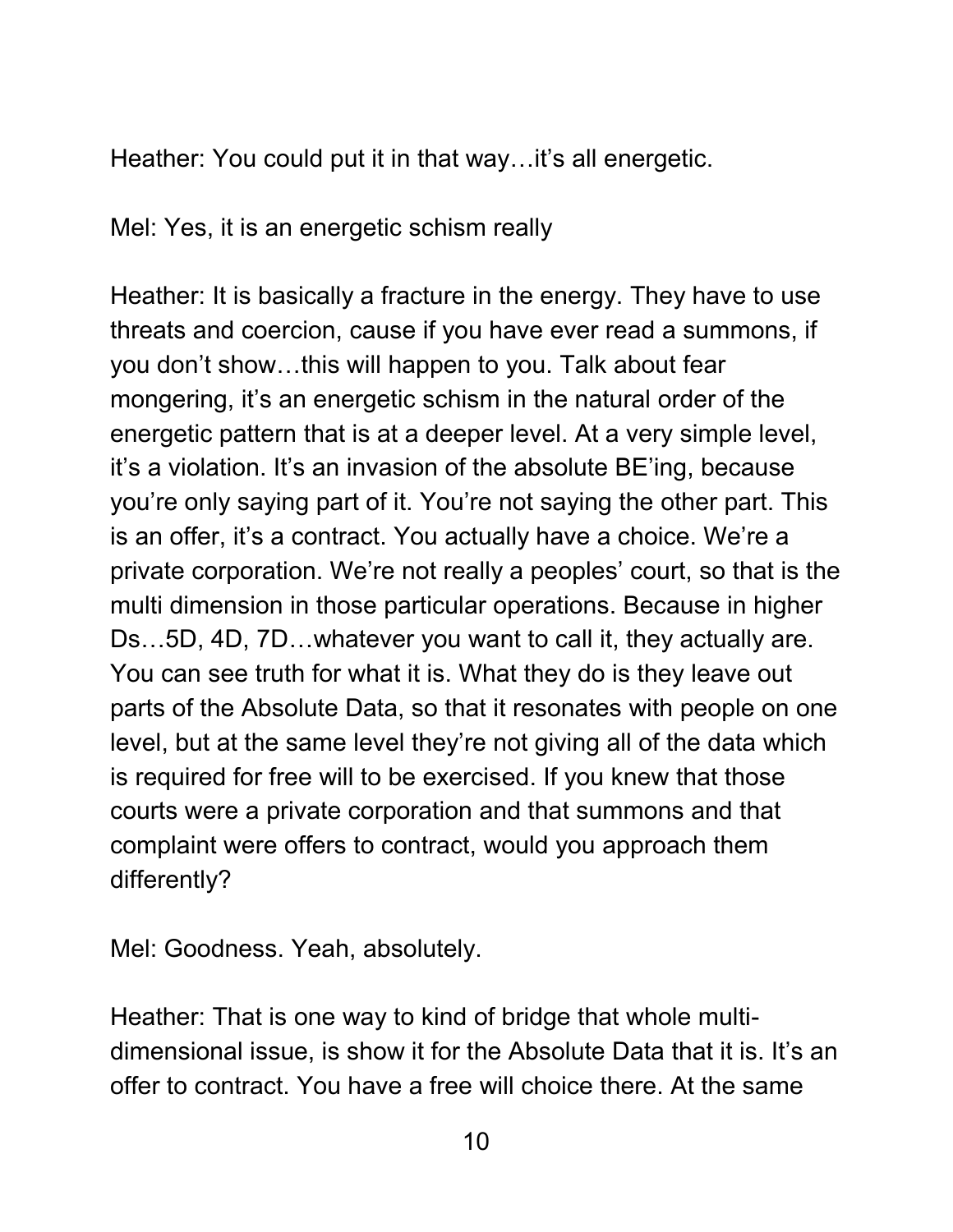time, it is multi-dimensional, because it shows you. This is a lead into what is coming up in the next few weeks here for absolute disclosure. It also shows you the level of dimensions that were behind our slavery systems and how deep they actually go.

Mel: Yeah, that is interesting indeed, because I would imagine that they need to have many layers pushing down on us. We are born as spiritual beings, ultimately deep down though in core truth that the divine plan is for us to seek freedom.

Heather: Yeah…to work through it. Just to understand the separations and what they really are and then go in with your power of BEing and DOing and just reconcile those back together into Absolute. That is where grace is a huge part of this last bit that is being made visible. Understanding that whether it's the Pope, whether it's Bush, whether it's Obama, whether it's Putin, Lagarde, whatever. It doesn't matter. The point is they are all eternal hearts, in that when you go back to their crime energy pattern, they are all eternal hearts. If you understand what has been done by each, to understand and know who we are, each of us at that point, would you maybe look at them a little differently? Or consider looking at them differently?

Mel: Yeah. Absolutely. I'm so glad we're getting on to what you're saying, because I myself absolutely believe that on a deeper level these people…I don't know how high up it has to go…it's funny we're getting onto this…I'm sorry, I've got a million thoughts going through my head here, Heather. There is a book (inaudible) called "The Covenant of Soul". I talk about Lucifer actually contracted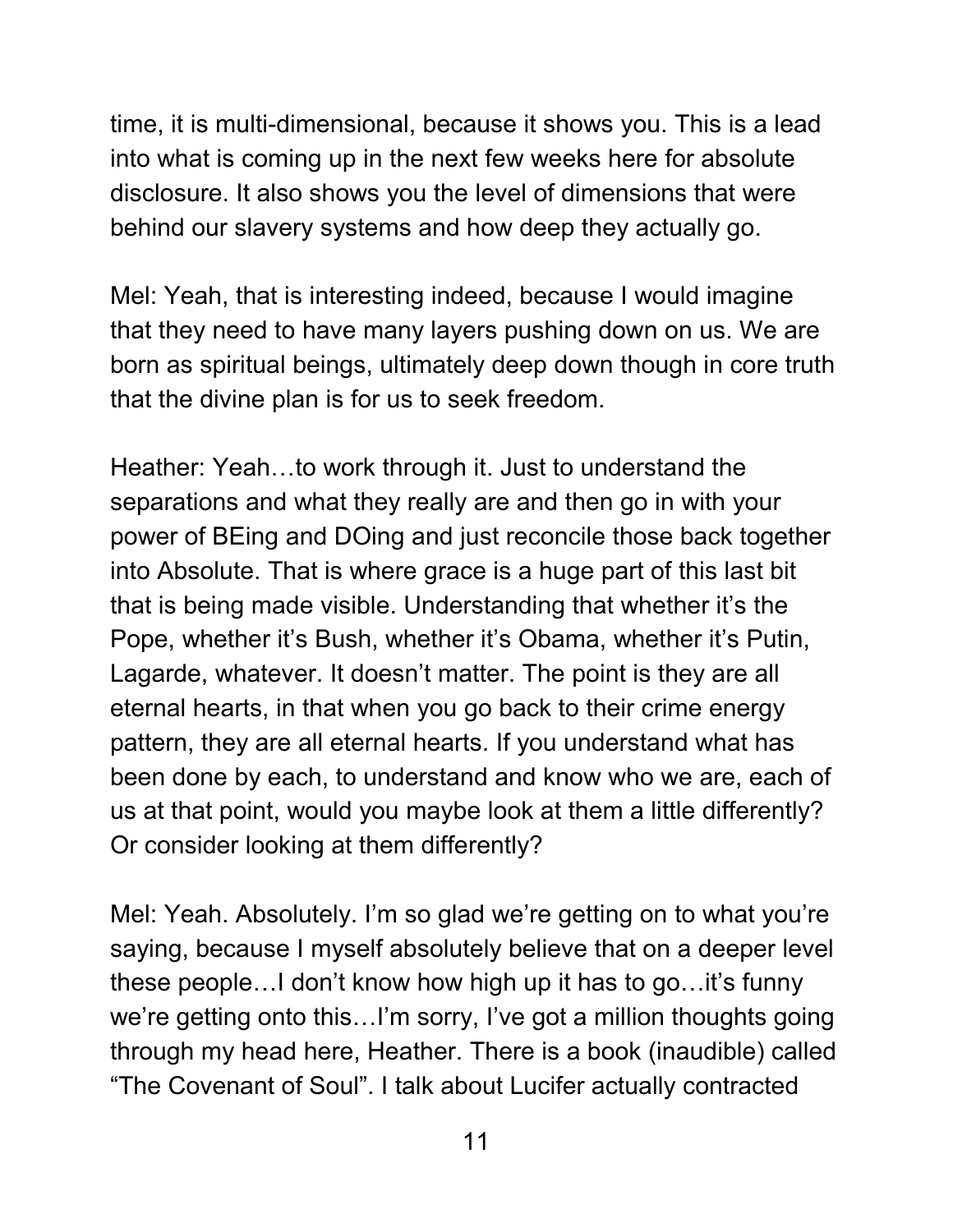with the Reptilians to anchor the darkness to evolve humanity. This is based on my research that I found (inaudible for some time)…other people away. It's very much what you're saying that I believe at a higher level (inaudible) level…these people bringing and doing all the bad stuff and all the darkness. They will have to reconcile for the karma that they've created. At some level, they must know that. It's actually a huge sacrifice on their part to bring this darkness to us. If I think about it and should we be sympathetic towards them or should we support them, No! But we need to understand their role in all this. Ultimately, they're not the bad guys. They ultimately anchor the darkness and help us evolve.

Heather: Yeah. I was told a story that originated from India. I'll just tell you in my vocabulary and my database, okay? Essentially, it was all these energy patterns standing around and they said "Okay, we need this part here has to be played out a specific way. Who wants what roles? There was a really particular dark role that had to be played and nobody wanted to take it. One energy pattern said 'Okay, I'll take it, but only on one condition. While we're still in this manifestation, you need to tell me that I love you. Everyone's kind of sitting there going "Well, why?" Because if you don't, my energy pattern will be stuck in that frequency until someone does." It really resonated with me, deep down that that is truth. Now, it doesn't mean it has to be everyone else's truth. What I would say is let's go all the Absolute Data, not one piece missing, out on the table more visibly for everyone to look at so that they can determine how it resonates. Because the way the pattern works with it's Absolute Truths and Absolute Truth is a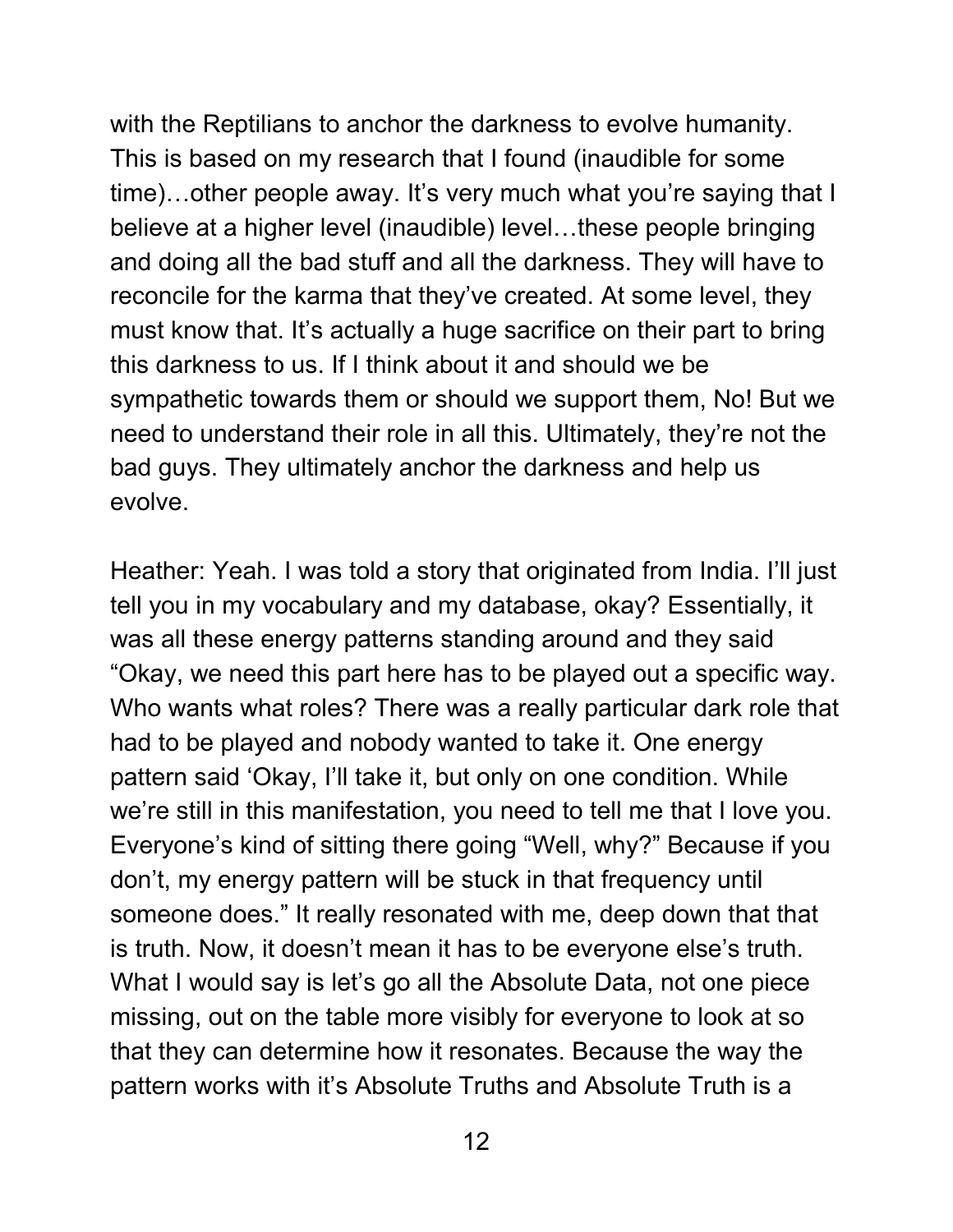circle. That's why we use a circle around The Public Trust's logo. Everything inside has to now come into Absolute Truth. What Absolute Truth is, that's the same from every point on a circle, because a circle is just a whole bunch of points connected, right?

Mel: Yeah, absolutely.

Heather: As far as Reptilians, or Pleiadians, or any of the other distinctions, I don't see these distinctions. I only see the Absolute at this point. A lot of the stories that I've heard are pretty correct, as far as the individual sources that I've heard then over years.

Mel: Yeah. The thing about the Reptilians is that they're this … (inaudible) … to everyone … (inaudible) … but I just … (inaudible) … popularized information. This stuff is being written about…I mean, there's a book written by Rev. Dean Bathes(?) back in the Victorian era about (inaudible) of the serpent. You find that these images of half-human, half-serpent people turning up in medieval paintings, on 3000-year-old Greek frescoes, on the Pergamon(?) museum in Berlin, you see them there. They've very obviously have been around and been part of some culture at some point that moves amongst us and suddenly now they're not here any more. No, hello, where'd they go? The gods of the past. Where'd they go?

Heather: Even in the tribal areas as well, American Kabuki, printed that one conversation with the shaman from Africa. I had found that thanks to Rumor Mill News. I love seeing all the different viewing by people in a collective place. So it had popped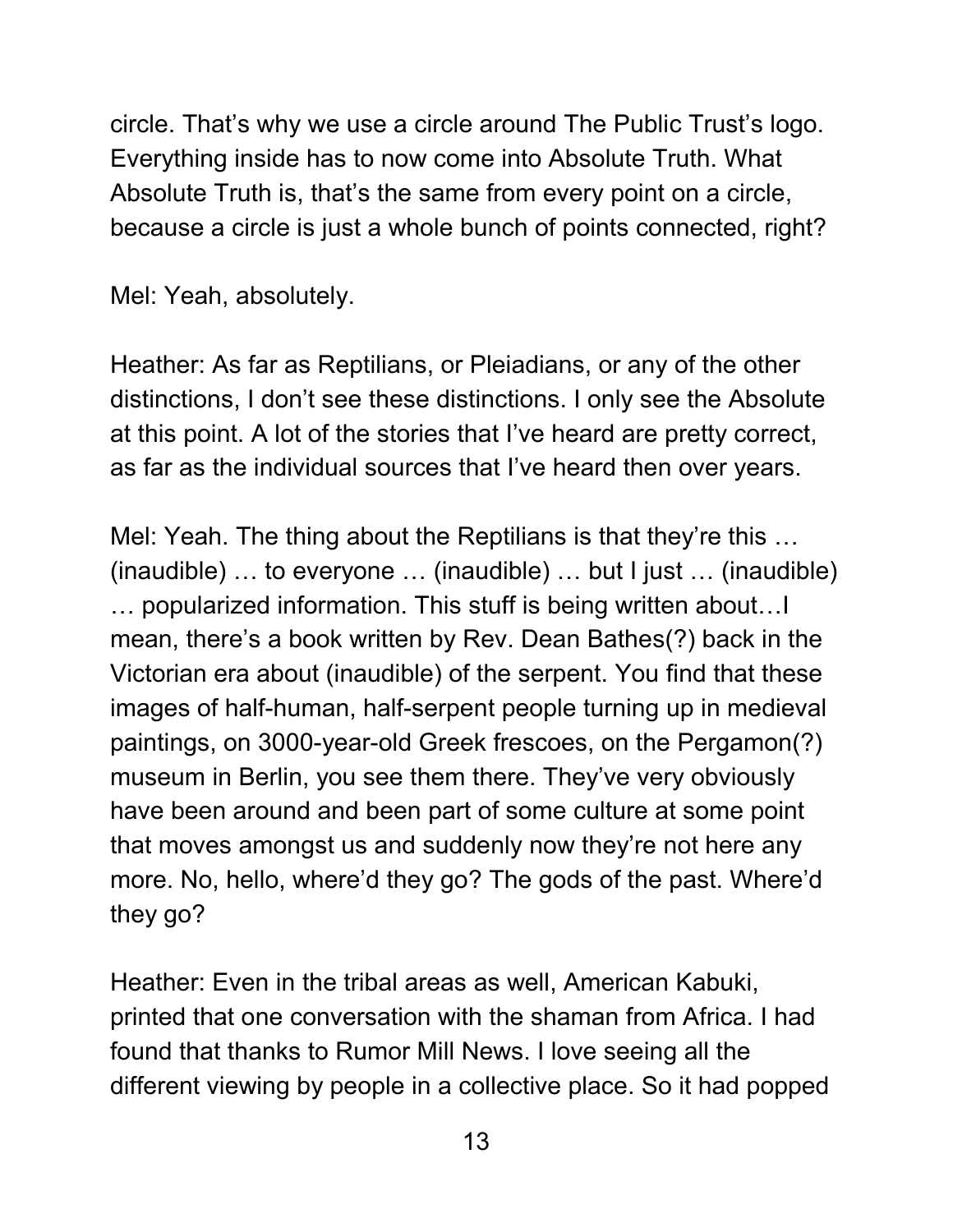up there at a particular moment actually that I was doing something regarding Africa. I found it just resonated very clearly and consistently with all the other intel that goes into exactly what you just described…half-Reptilian, half-human. I would just say, people go out and read…look at the information that's already out there. It's been out there forever.

Now, as far as them not being here anymore or being here, I know you're going to find, when the Absolute Data is on the table, that within the last 12 months, actually further back, a lot of decisions were asked to be made…choices were asked to be made. The grace of it is that they were given the opportunity to make a different decision their embodiment had been practicing all this time. There are a lot of those other dimensions, beings in other dimensions, that know that energy patterns, know how the energetic accounting works… that's a significant part, the energetic accounting. So they made new choices and have gone over and explained…I think you're going to find in the Absolute Data that some of those very races that are accused of creating certain parts of our systems, but not all of them, were actually right now helping to disclose them. Just keep an open heart and an open mind as all the Absolute Data, every piece, is put on the table.

Mel: So, coming it down, bringing this all into our present reality of Vatican politics, etc, is the removal of the Pope or his resignation, which to be honest with you I think we all saw it coming, it was only a matter of time. We kind of knew that he had to either be killed or resign, because there is a prophecy of another Pope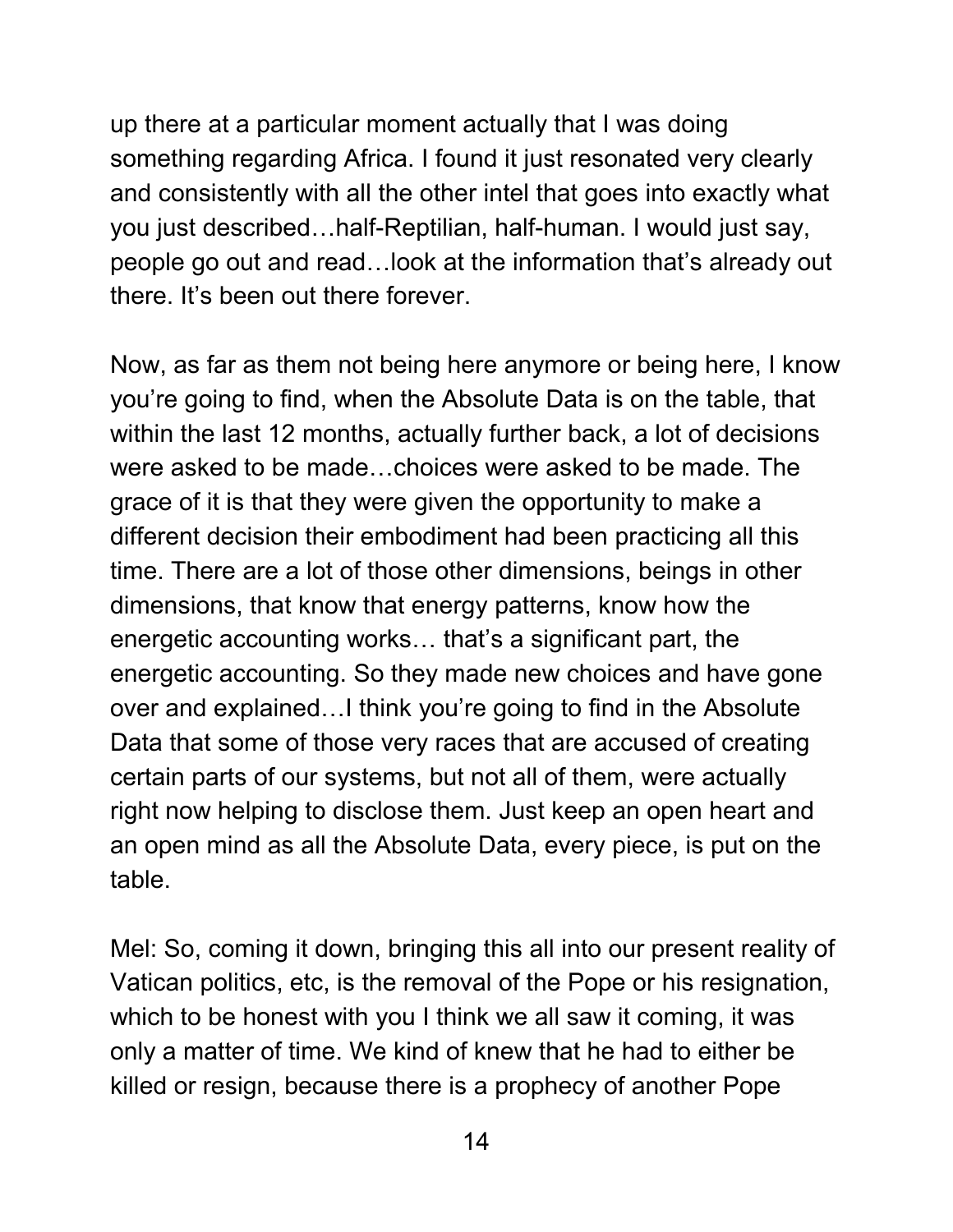coming in. It was said to be happening exactly around this time. It's not even like a joke, as to how accurate this prophecy of St. Malachi(?) has been. More specifically, we had the Dutch queen resigning not even a fortnight before Ratzinger resigned. She stepped down, abdicated from the Dutch throne. She is by far the most powerful Queen in all of Europe. She owns World Dutch Shell, Phillips, I mean HUGE amounts of the Dutch economy and big brands…Shell Oil is massive.

Heather: Yes, I know. Very familiar with them, especially here in Morocco. If you follow the trail, this goes like I said, right now if you look at your credit cards for instance. There's a magnetic strip to the back, right? Each being is an energetic being and energetic beings draw things to them and push things away from them towards the lip(?) of things from them by magnetism. As far as Dutch Shell, if you want to go back to BP and all of those guys, they all knew what was magnetically being drawn and magnetically being pushed under the old energetic grid that was surrounding Earth, but specifically throughout this universe, because our grid was not in harmony with many other grids. Hence the saying that Earth is under quarantine and Earth's grid has been recalibrated.

I just had a conversation with G.W. Hardin and American Kabuki about this. All the energy grids throughout Source's universe were all made uniform in what I call Absolute Current, which is Source vibration, Source frequency. Nothing is allowed to enter into Earth or come out of Earth that is not Absolute Frequency. That was in order to make it so that this other coming moment of Now,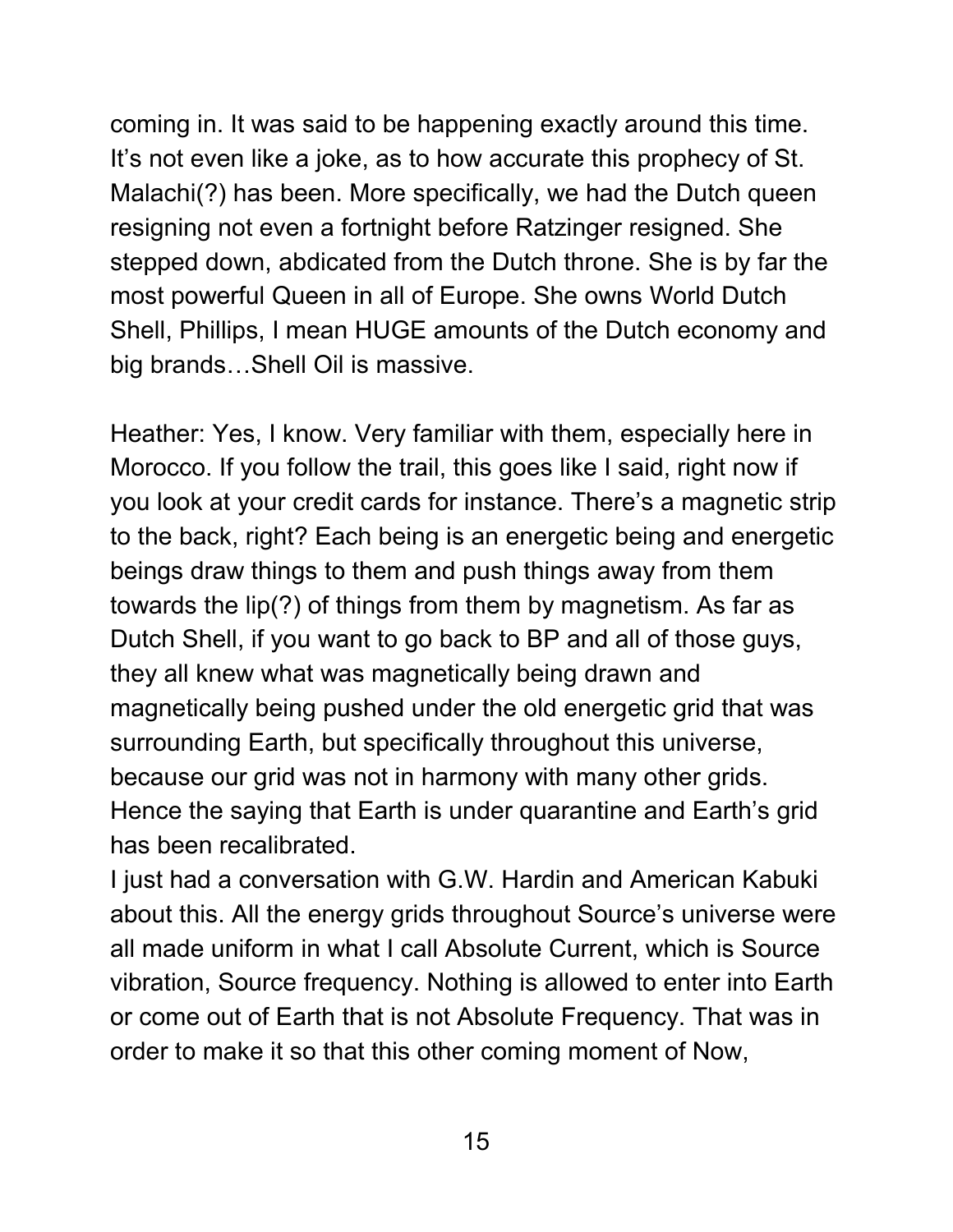needing all of Source's universe coming together in a reunion was possible.

You're going to see a lot of news being made right now, very visible, where certain "public heads of countries & states". They're all going to make visible their choices. The Pope is a big one, only because there's data out there that the Pope is potentially just an eternal heart embodied in the different dimension that's walking in the Pope. Now, whatever Absolute Data comes out about this situation, I've found it just really humorous that the day the Pope resigned, someone just happens to be there to catch a lightning bolt hit the radio steeple, which is the top of the Vatican. Now, whatever data, Absolute Data comes out about that situation, I found it just really humorous that the date put "resign", someone just happens to be there to catch a lightning bolt, hit the radio steeple, which is on the top of the Vatican.

## (laughter)

Heather: And most people don't know, but those are radio antennaes. You look at court houses, you look at the White House, you look at many different public "buildings", you'll see all of them have that similar type of radio antennae going up.

## Mel: Yes.

Heather: So they're being inundated right now with this new Absolute Current, and it's just making havoc within the slave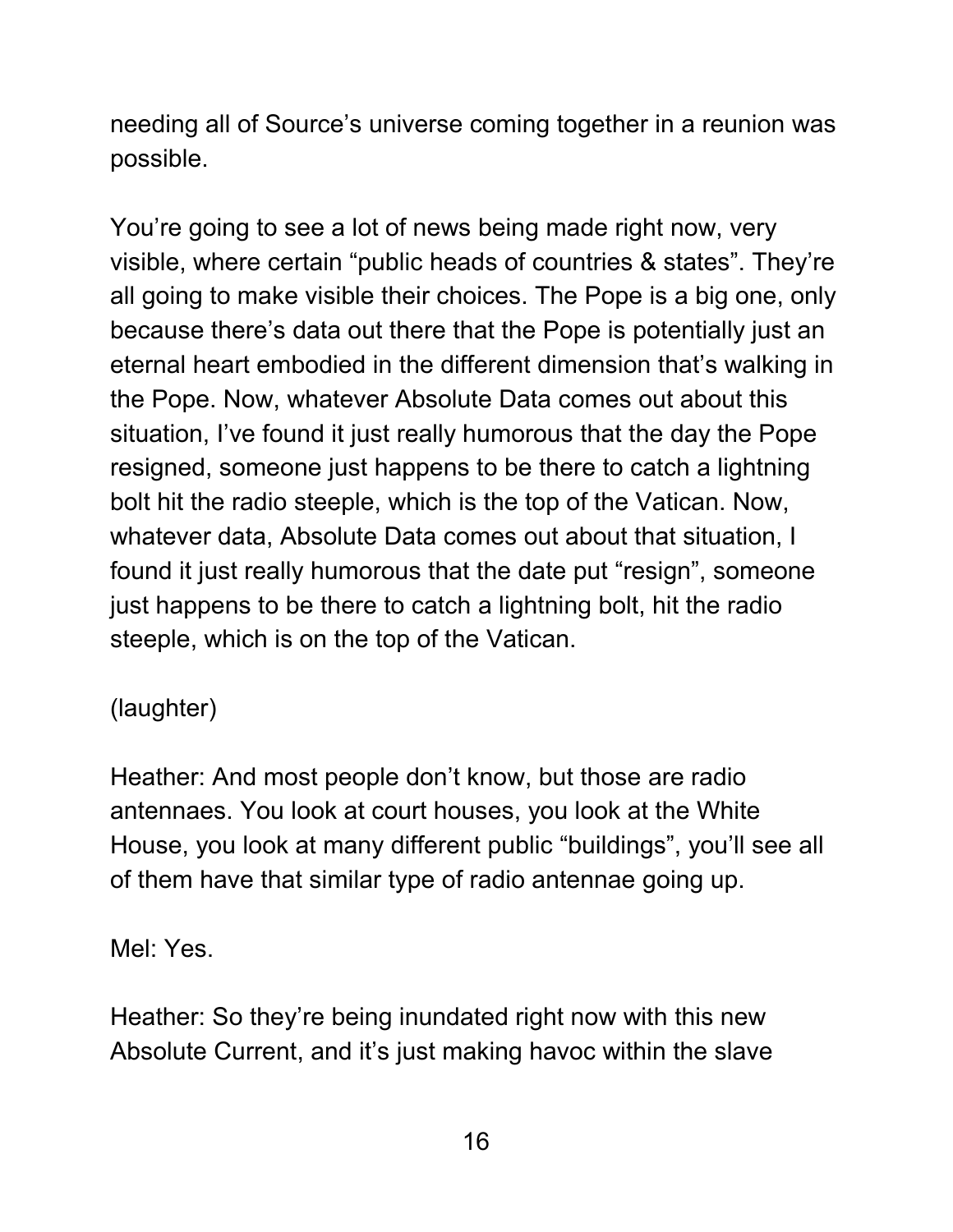resistance and that started quite a bit ago. There were a lot of lightworkers out there working on that.

Mel: Okay. Now, let me ask you a little bit about there are these various interesting people who have sort of come together through the exposure of OPPT. Since I started doing Freedom Central, this is a view that I've held, that there are many of us who contracted with each other before we, sort of, came here. Those of us who have are actually, sort of, coming out now. It's all sort of like reaching out and now coming together, and pulling together, sort of "okay, you know we've gone on our various respective journeys and now it's time to reach that nexus point where we've come to do what we've come to do, and work together etc. and we've all known each other before."

Heather: Yes. Absolutely. We're being magnetically drawn to each other. There's certain tools that we've set up so that when they come out, they just resonate so deeply in us. That it is a "I already knew that. I've never thought about it consciously until this moment, but I knew that inside as of I've noted the entire time." I think we were talking about that yesterday, and you had that similar experience. That is, for me, a tell-tale. Just as much as if I'm drawn to do something, I get this, my molecular structure will explode feeling, if I don't do it. I do it and I've never gone wrong. So, when I start to feel this magnetic draw to people, and I recognize people a lot through the words, words were my chosen vehicle, and actually for me "eternal heart" all the way down. I watch people's words, whether they're saying them, or whether they're writing them. I'm seeing a lot of people out there just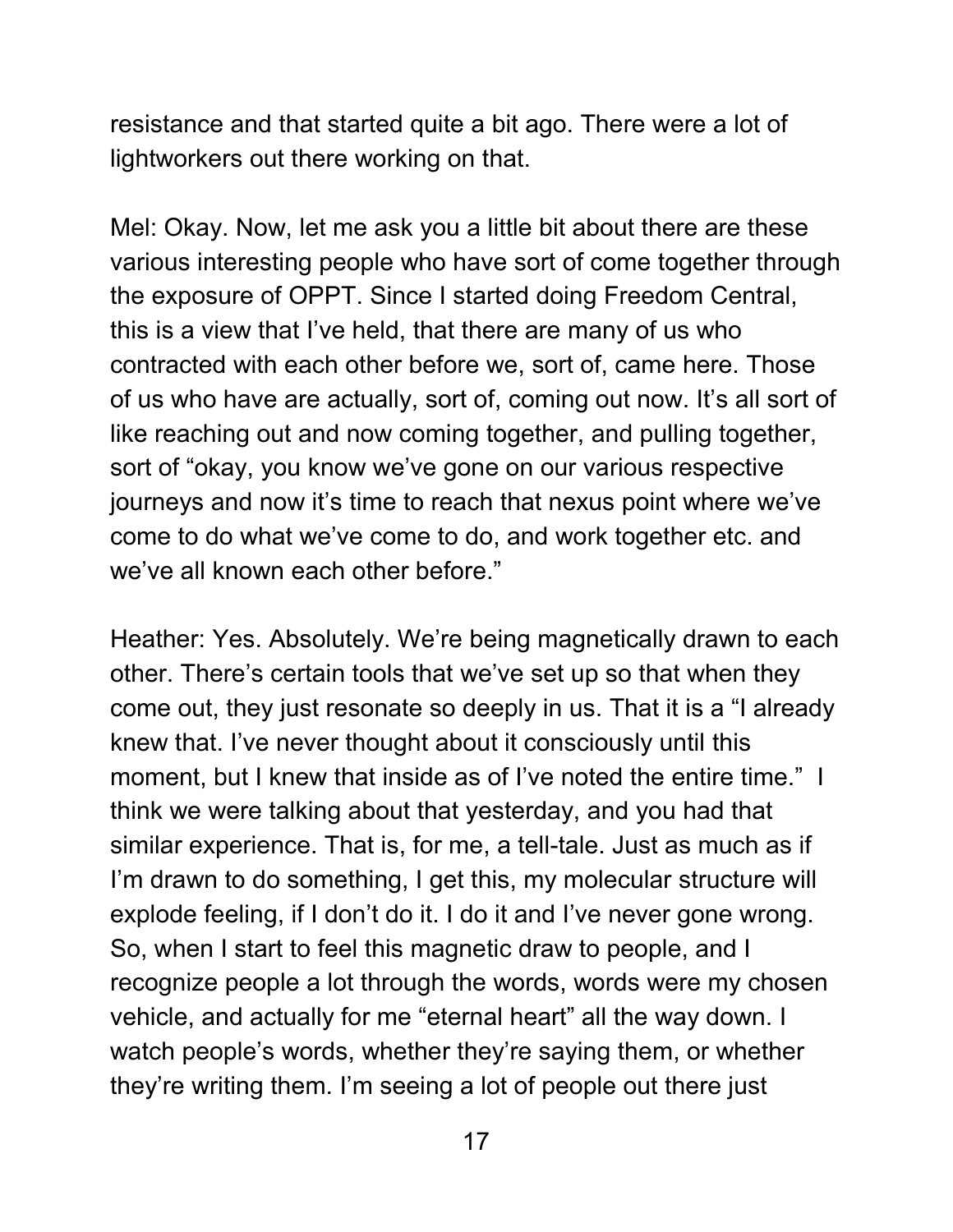starting to recognize each other by their DO'ing and their BE'ing. It's beautiful, absolutely beautiful, and it's awe inspiring for me.

Mel: Yes, indeed.

Heather: You know my heart just opens up even more.

Mel: Absolutely. Okay, now let's take this down to a practical level, on the most prosaic level. We have a lot of people on this planet who unfortunately are going through some really difficult times. It's all very good and well saying "Yes, this is part of your journey and you need these things to evolve, become bigger empathic people etc., or whatever" but realistically, there are people losing their homes. One of my very dearest friends is trying to get her child back, through child abduction by the state, the child's in Canada. I really want to know how can people now use the OPPT and the information, everything you've put out, all your wonderful work, to start really changing their lives, and changing the lives there up to the vibration.

Heather: First up, it wasn't just my work. It was work from many thoughts laid over many, many eons. What I would like to acknowledge, and give eternal gratitude to, is all that energy that came together for this whole moment of Now. There is a notice, a Courtesy Notice, which Scott Bartle and Chris Hales and Ken Bartle went in and created. I looked at it and just sort of assisted in how OPPT filings are used in there. It's really…it is "the" tool. It's an energetic tool, a multi-dimension, and it reaches them all, types of dimension area, of everyone's hearts. So when we go in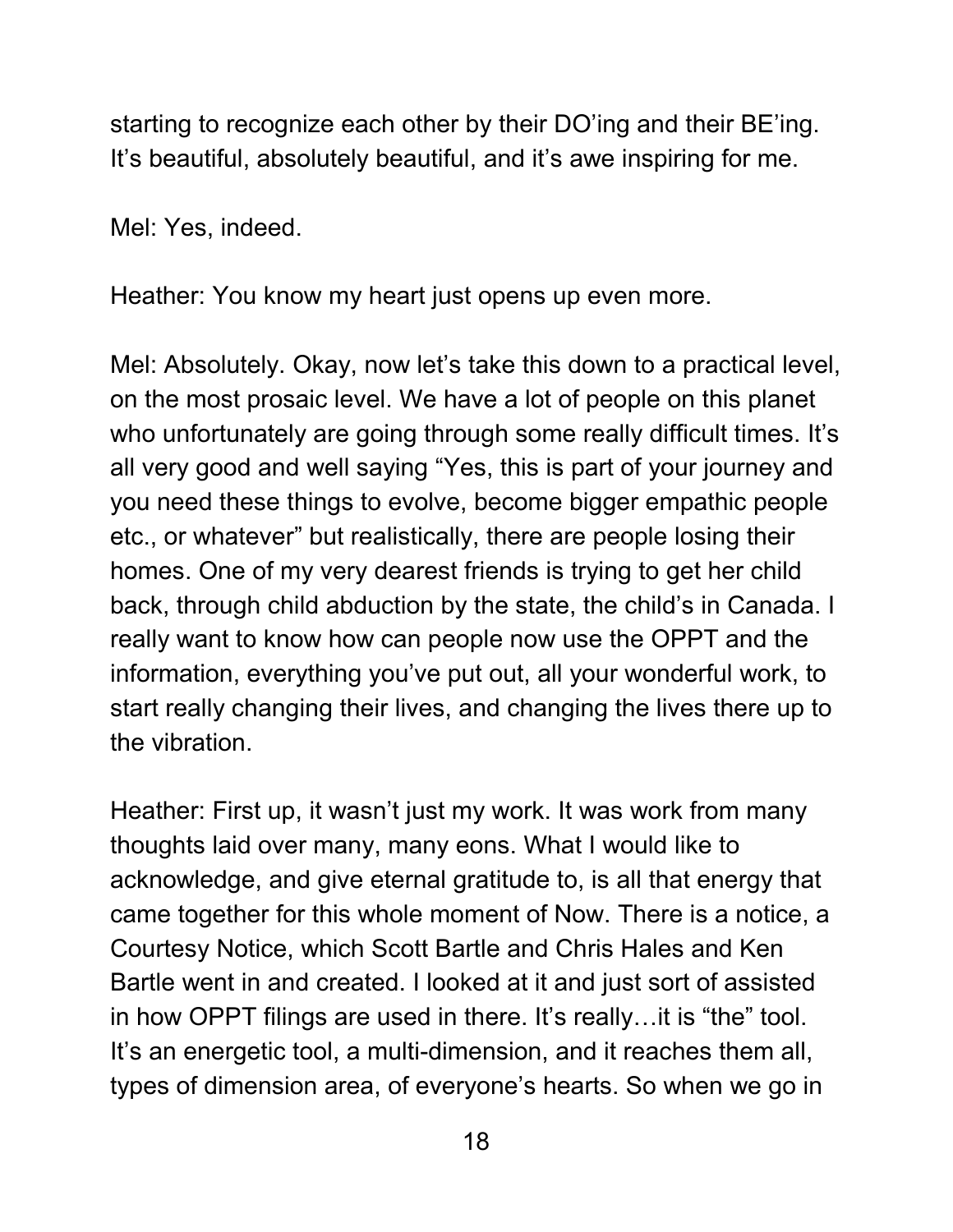there it's a practical 3D tool. People will learn about its multidimensional energetic properties as they continue on. If someone is, for instance with their children, most people don't know when you go in to have a baby, you sign these documents. There are different (inaudible)… I have two children born in Italy and I have two children born in America.

Mel: Wow, okay.

Heather: We were told we couldn't even take the babies out of the hospital until we signed these particular documents. One of them was the Social Security, for the SSA hearts, Social Security numbers. In Italy, it was the birth record…I can't remember the name of it, I apologize, I'd have to go back and (inaudible), but they were basically the same function.

Mel: (affirmative response)

Heather: You enter your child in that system without even knowing, without even having all the material facts which are required for a contract. That's how the contracts are void, and no agreement can stand if people don't do something knowingly, right?

Mel: (affirmative response)

Heather: So this document, this Courtesy Notice, goes in and everyone is already secure and registered across the planet no matter where you choose to domicil, that's a domicil without an "E"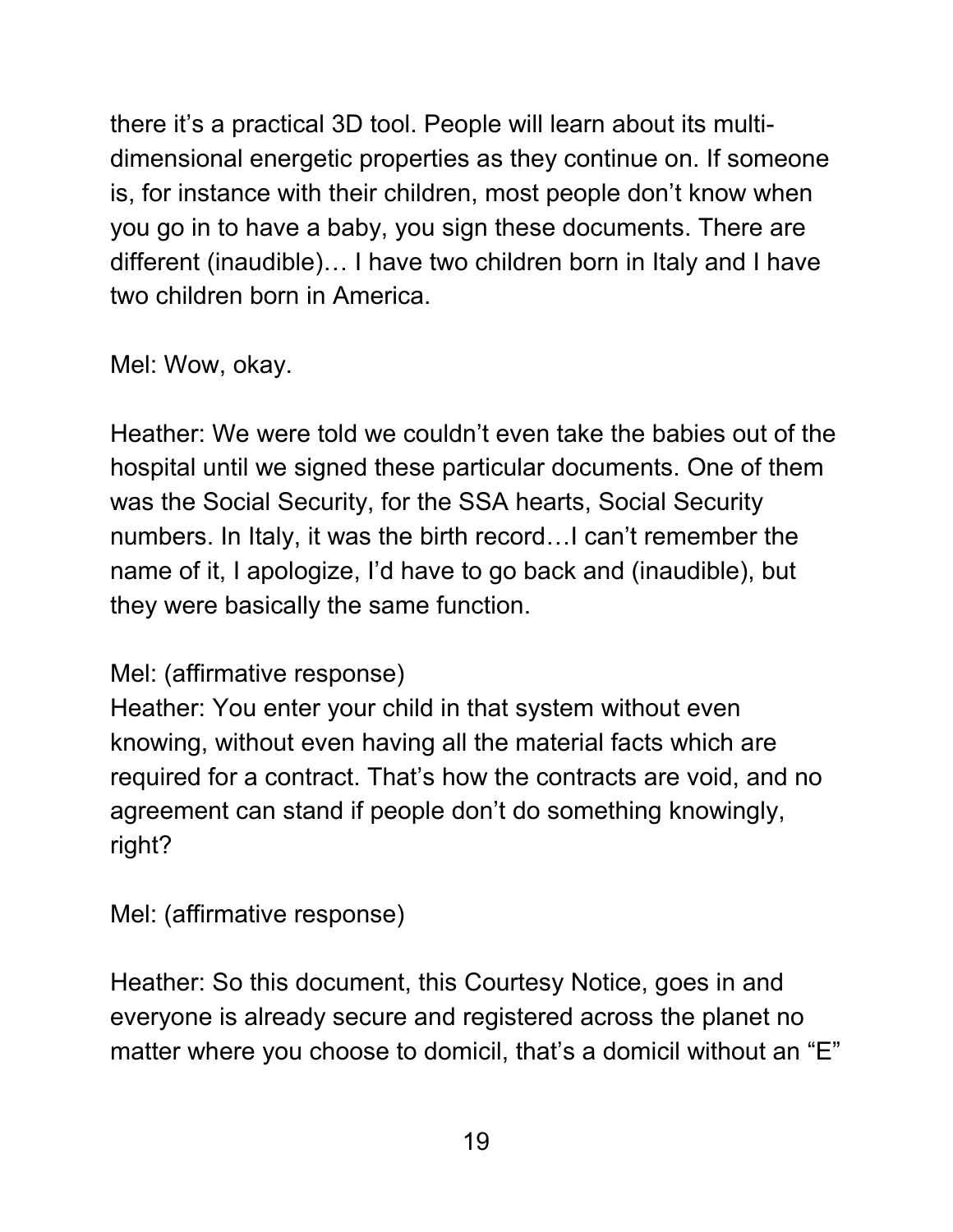at the end, your body on the planet. Means your body, where you plop your body. Your body is your state of body.

Mel: Yeah.

Heather: When you go in to say "This is what I BE", we already did everything else, and filed everything else for everybody. So nobody has to file anything. Right now, all you have to do is just stand there in BE'ingness, say "Here's a Courtesy Notice" and refer to the OPPT filings and let their lawyers come in and rebut with myself and Caleb and Randall, because we're able to work, like I said it was a real energetic thing, but also legalese thing. I did not want people to have to go in there and fight all that code and deception. For people to take advantage of the people who didn't know the code and deception and say "We'll help you" and then by undue influence, end up in a situation like what I was telling you about with the two attorneys on the phone. Wheeling and dealing behind the desk just to get people that signed an agreement, where they can make their billing hours.

Mel: That's true.

Heather: So that Courtesy Notice is absolutely "the" tool, and it's "the" tool" for people to do…they get comfortable with their BE'ing. They're going to understand how to modify that document for any matter that comes before. For now, it's in a template form where it basically addresses anything. Just this "This is who BE, now who do you BE? This is my law, what law are you saying that you are operating under? This is my authority, what's your authority? Then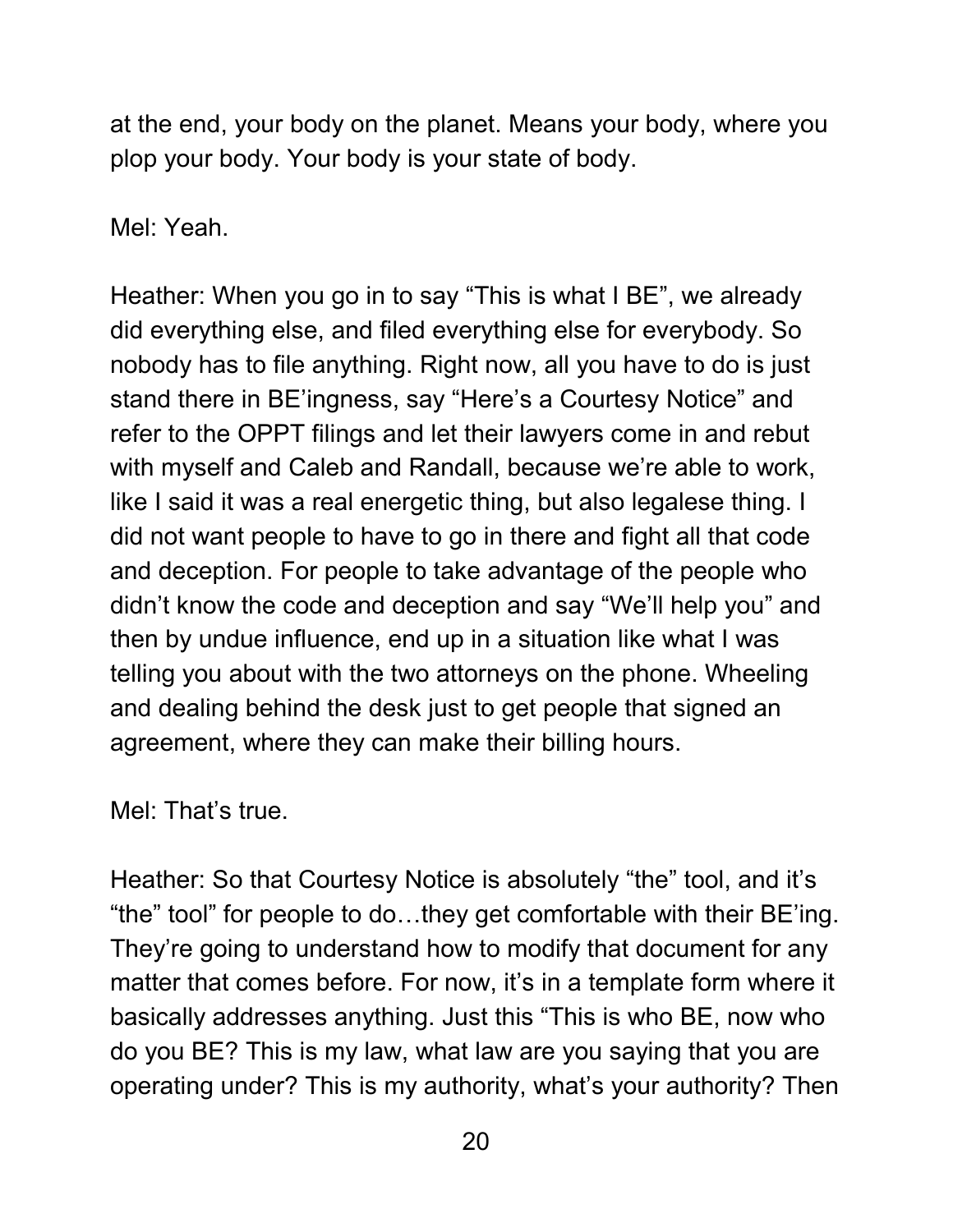show me the agreement or contract with my signature on it that said you can have authority over me." Nobody can produce it, and well actually they can, but they won't. Because if they do, they actually give you a paper trail of their actual crimes.

Mel: Yes.

Heather: It's a very simple document. It's a very simple document that covers all these legal, lawful issues, but in such a manner where you don't have to worry about all that was done and then understanding the mechanics of it. All you have to understand is that you BE. Does that make sense?

Mel: Yeah. Absolutely. So where can they find this document, Heather?

Heather: It's on Scribd...I can actually send you the links. I know Lisa Harrison, I think American Kabuki has it up on his website, his blog.

Mel: Okay. Yeah, just send me the links and I'll attach it to the interview to make sure everyone's got it when they're listening to this. Okay, so looking towards the future, what is it ultimately that we are hoping to create? Let's talk about the CVACs, what they mean, what they are. Have you got any idea how you're going to structure these things?

Heather: Yeah, they're already structured.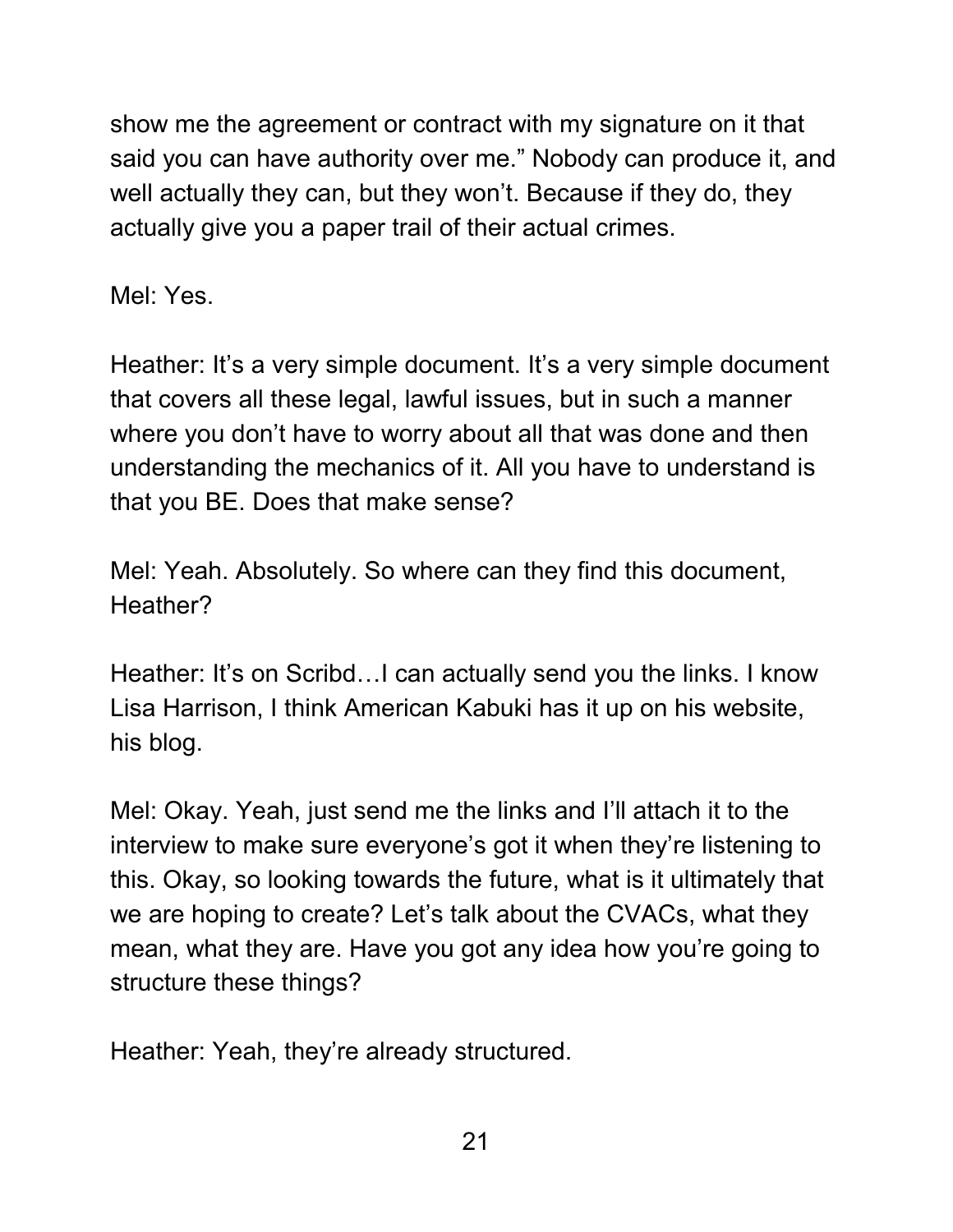Mel: Okay.

Heather: The whole point of the CVACs was to… it covered actually many goals. The CVACs needed to stop the corporations from infringing, invading, violating the BE'ing. Simultaneously, it needed to create a safe harbor where the people could actually have what they had thought they already had. So by registering a corporation that belongs to all the people equally, and is there to service the people, the other ones would have to come forward and show a contract or some kind of registration secured to the ownership of the people, right?

Mel: Yeah.

Heather: Yet all the Data have now, out there, that all these "countries" are actually registered corporations. A lot of them in DC or New York and US is in London. So now they've really got to show, okay they have to admit, on the record, under sworn oath that they're not corporations, they are the people's government, At that point, you have the clarity. But they aren't going to do that, because all the fraudulent money, paper, the current funds, they're all under the corporation. So they actually toppled themselves, that's what was so fun about it. Put them in a corner, damned if they do damned if they don't. But here's the grace for you to go in and co-create with the people. Just be honest, be transparent. They didn't want to do that. Okay, so that's the CVAC on that level. Now the other thing was, I'm not a person who really likes people to tell me what to do, right?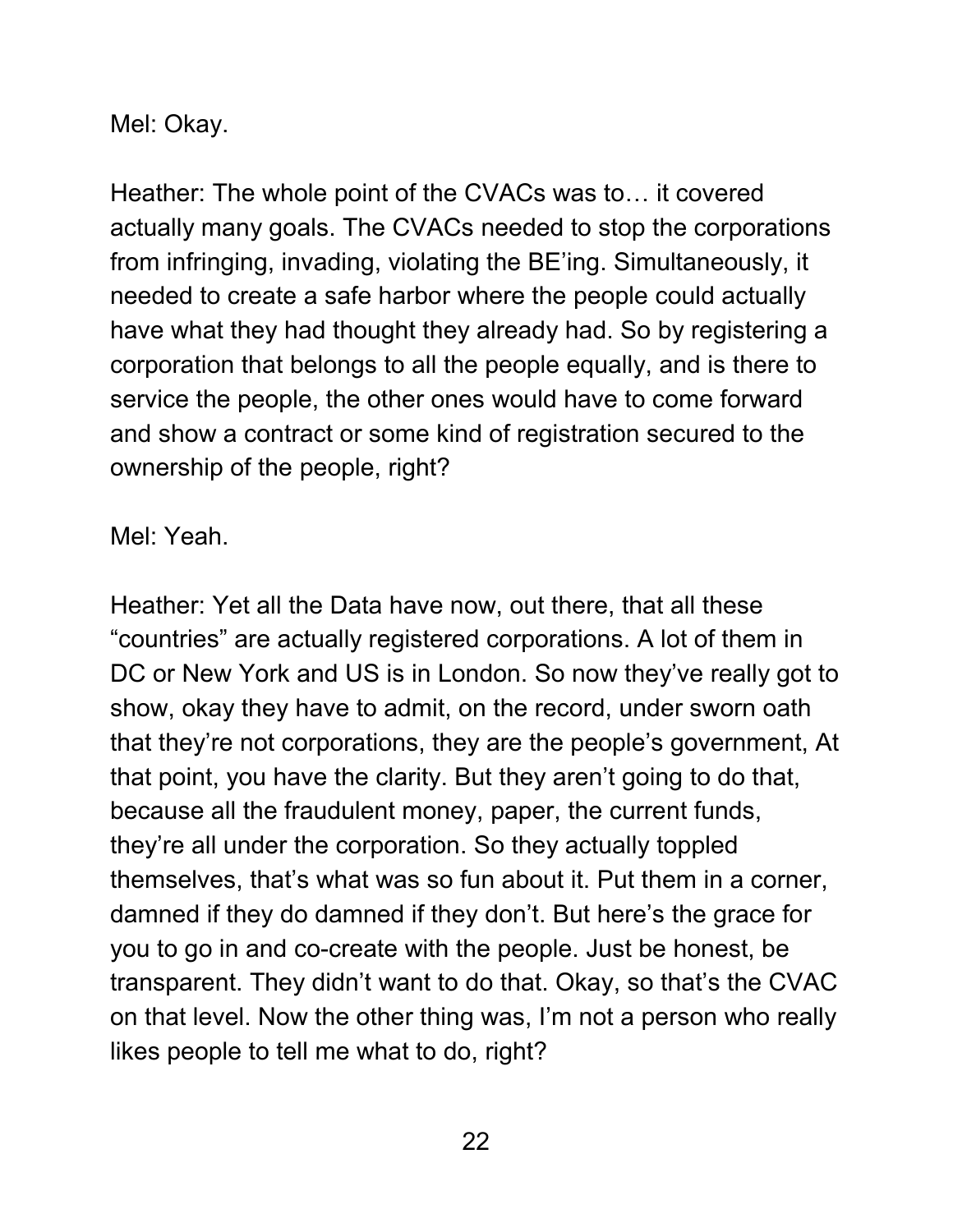Mel: Yeah, me neither. I hate it.

Heather: I just really want to BE. I want to be more creative than going to Jesuit schools and being taught I have to believe in God and the devil. Or going to law school and saying there are two things sure in life, death and taxes. Well, I can prove both of them wrong. The Data is out there and it's just every turn that came in front of me in the moment of Now, and as Caleb and Randall and a whole bunch of others were sitting there talking, this wasn't something that was done overnight. I talked to a lot of people who worked, all the way through DOJ, a lot of the bankers, you wouldn't believe how many insiders in the system worked to bring this moment of Now. That's why I say that there needs to be Absolute Data on the table before someone takes a pitch fork out and tries to attack one of these guys. So, the CVACs were constructed in such a way that everyone could BE as they chose, as they choose, by free will. But the systems of assistance bring all the Absolute Data, not one piece missing, for any kind of system they want. Right now, we have broken it down into basic systems; systems of treasury, systems of education, systems of health, that kind of breakdown…very general. The only thing that the systems are to do is to assist the people. Well, what's assisting the people right now is bringing all the Absolute Data on the table, right?

Mel: Yeah.

Heather: So, that's the number one goal. Then once all the Data is on the table, everyone can sit and discuss and dissect all that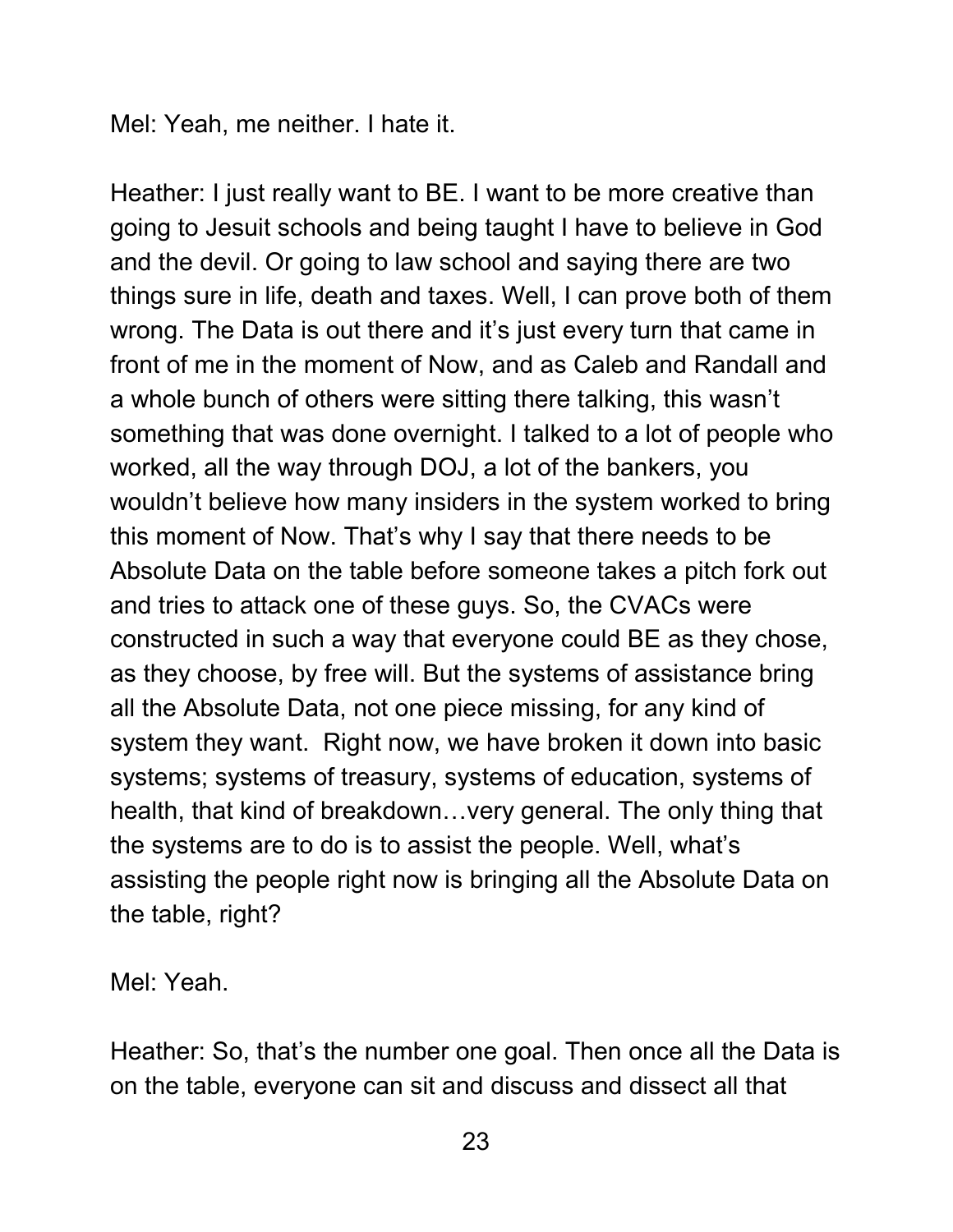data and determines what resonates with them then. The CVACS are really a loose structure, a safe harbor that gives the people the place to go in and check everything out. Does that explain it satisfactorily for you at least in those general summations?

Mel: Okay, yes, indeed. Now my obvious question is, Heather, when are we going to stop having to use paper money? When is the system going to stop with the illusion? When can we actually go back to or start to use something else?

Heather: Well, this is the fun part. This is the end game. There are a few moves that are being done right now. I think it was D from Removing the Shackles, she works a lot with similar intel types, banking types, military types, that I work with. There's a lot of chaos behind what I call the curtain and the wizards behind the curtain, the PTB/PTW or however your listeners want to call them. Those really are just brokers. They're not really the wizards behind the curtain that have created all that you see, that run the slavery systems. The PTW that we see are actually just puppets or brokers at the best. They live a very nice life though, I will say that in comparison to what we have been living.

What's happening is they are making some final moves. They are going to offer a bone in such a manner hoping that you will take it. If you remember when we first came out with the first Magician, I think we introduced it as The Magicians. Then there was that you take it and basically just answered questions, clarifications and things like that. Everyone asked why 5 billion and actually there is 10 billion, because there was 5 billion in equity and 5 billion in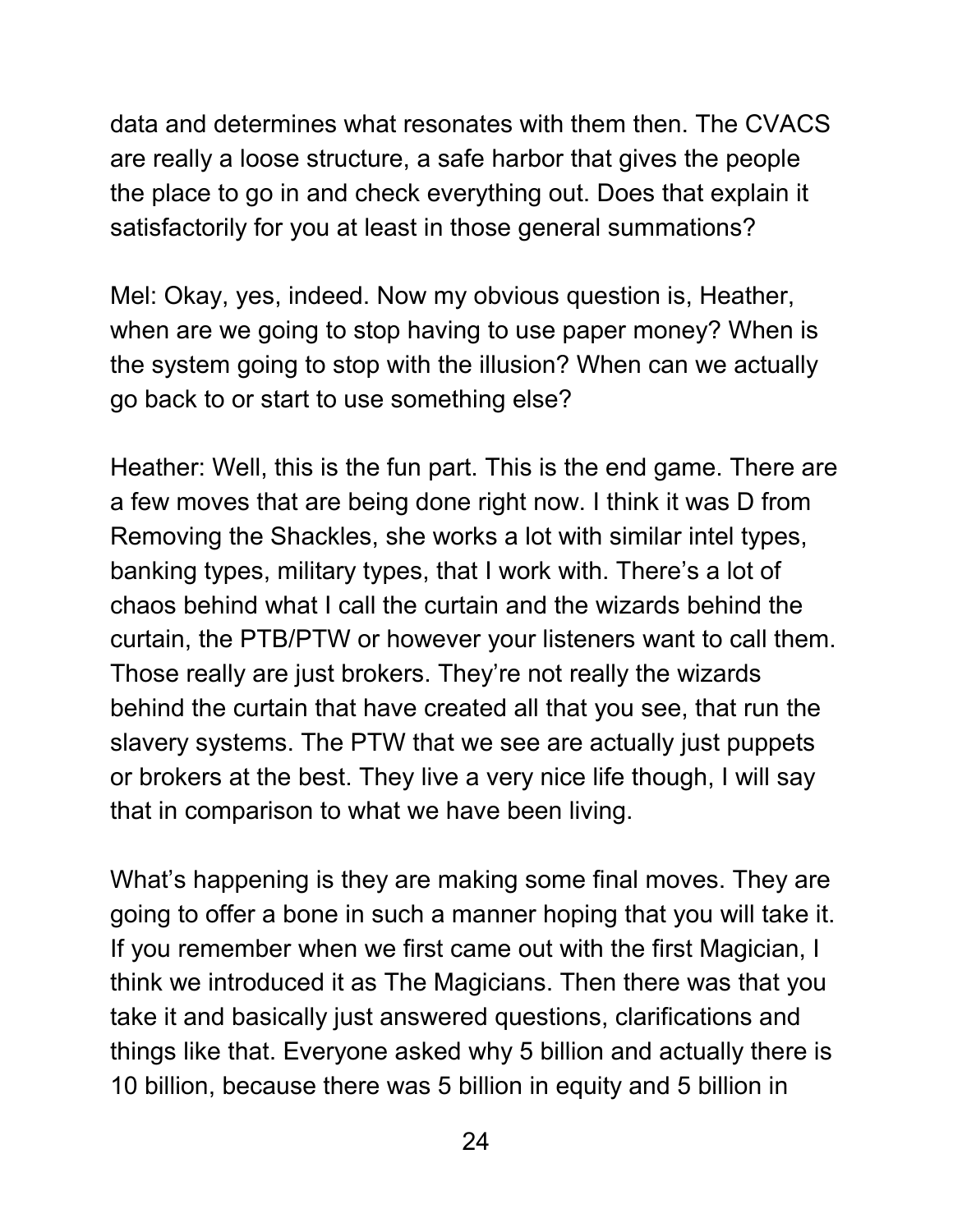damages. So, everyone on the planet, except for those that caused harm/damage to the people, everyone has 10 billion. I said that for a very specific reason, because of what I knew was going to come down at the end of the pipeline.

They were going to offer a bone, hoping that maybe 15 – 20 million would satisfy people or maybe a \$500,000 check returning the income taxes that were illegally collected. Those are just bones. Even the 10 billion is a fraction of what they stole. But we wanted to make sure there was a big enough contrast, so when this moment came people would be able to look within and recognize what is Absolute Truth for them. What does someone believe their value is? Well, if you don't know that you BE, you end up believing what they tell you and that is that you have no value, you're worthless, you're a piece of crap, you don't produce anything, you're a lazy bum. Well, that is not true. Why are they spending so much money, time and effort to manage and control you? Now the fun part comes. They're going to throw a bone, hoping the people will take it and say "Oh, we have a hundred and some countries that have signed on now. It is common law. People are going to be responsible. Okay, well great."

Those countries, though, are those the people's countries? Please show us the agreements, the registrations and everything else. Did you just create mere companies to the ones that were just foreclosed on? So, people need to ask questions. I am not saying what it is, what I am saying is to ask questions. Scott did a great job in showing just how to ask questions. It is the same set of questions no matter what's before you. Whether it is your friend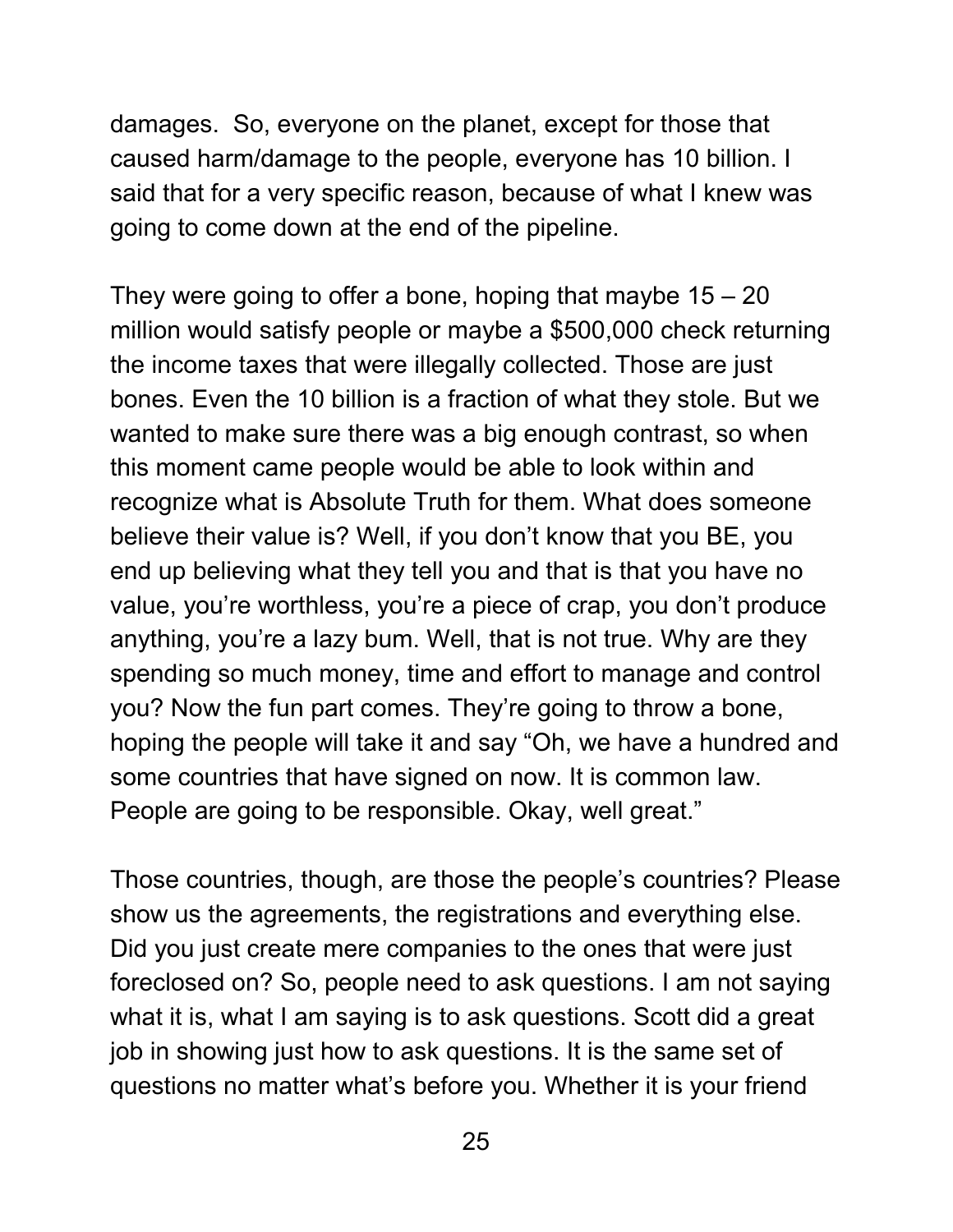next door, whether your kid is trying to sneak out for the night, or whether it is somebody posing as a police officer at your door with a gun, yet won't show you his bond or his oath. So what is going to happen, they will play that bone. People are going to make their choices. They're going to declare that it is all gold backed and silver backed. You're going to find out here very shortly what fun the gold and the silver and all these eternal hearts that are embodied in these precious metals have been having, lots of fun. And they are a big significant part of this end game.

So, if all the sudden, you start to see all this precious metals out on the streets in such a manner that you can visibly see them, you can visibly interact with them, you are going to start questioning "Well, what the heck is in the vaults? What is actually backing the system if everything is actually visible to us?" You're not controlling it. You can't touch it. You can't enter those transparent vaults where we can see the stuff. This end game is going to be so magnificent. I am so excited. I love it because a lot of people say "Oh (inaudible) you have Microsoft, Bill Gates who writes all these programs. You have all these guys working to make these back doors for this moment. Thinking we are going to take the old system back, right of the tracking and transfer systems." Well, I will bring you back to that magnetic strip on the back of your credit card or your drivers' license. That is just a data holding strip. If you look at how these strips actually work, it stores data by modifying the magnetism of tiny, iron-based, magnetic particles. Think about it. Your body is energy. If your body vibrates at a particular frequency and it can magnetically draw anything to it, what if all of a sudden your hand becomes a magnetic strip of its own? Just by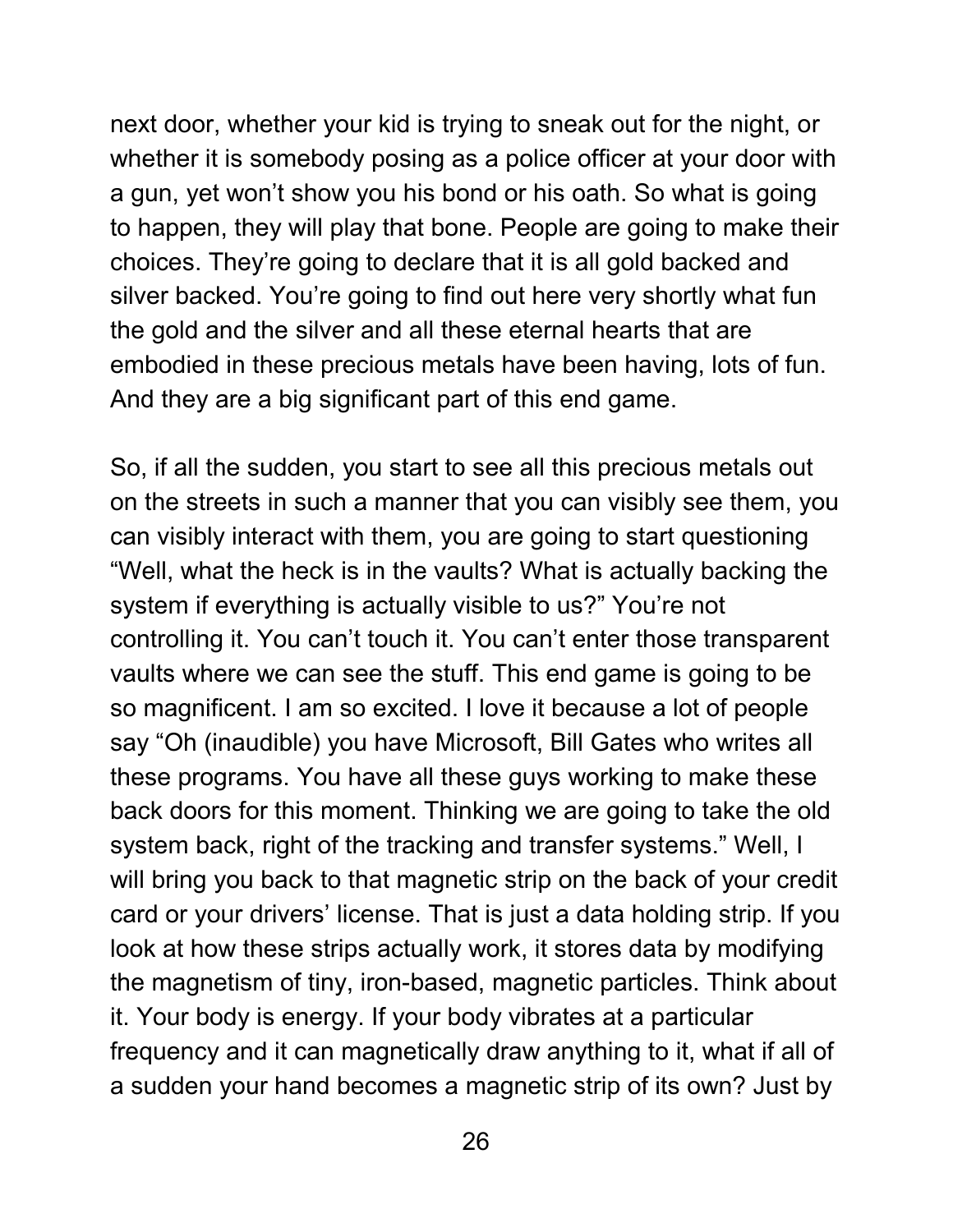co-creating and co-enjoying with iron-based magnetic particles. You don't even need these cards. Everything's run off of your own magnetic. If you think that what I am saying is completely too futuristic, think about the iris scans.

Your energy pattern is just as unique in identifying you as your thumb print, as your iris. Yet they can't be manipulated in the fashion that someone could put a latex coating over their finger print with someone else's finger print on it or put a contact lens in that could actually identify you using the iris thing. It's going to get really fun here and it's going to get very…how did Poof put it?…very Jetson type like. So, I am really excited about all of this, essentially the internet…if you look where the internet… even these magnetic strips, IBM it was used during World War II. If you recall…do you follow Saint Germain type of messages and things like that?

Mel: No.

Heather: Yeah, I don't either, until we started going through this. All of a sudden, St. Germain is very well known in the banking arena, military complex. That's the hierarchy structure that's actually being collapsed, at their own choice. He works a lot with the Department of Defenses all over the globe and the banking sector. If you look at the technology that is coming out and this leads into Keshe. I don't know Keshe. I haven't looked at Keshe's proposals or his universal agreements, treaties. However, as far as the technology, that has been around for a long time. I know quite a few people sitting in a very dark hole, who were trying to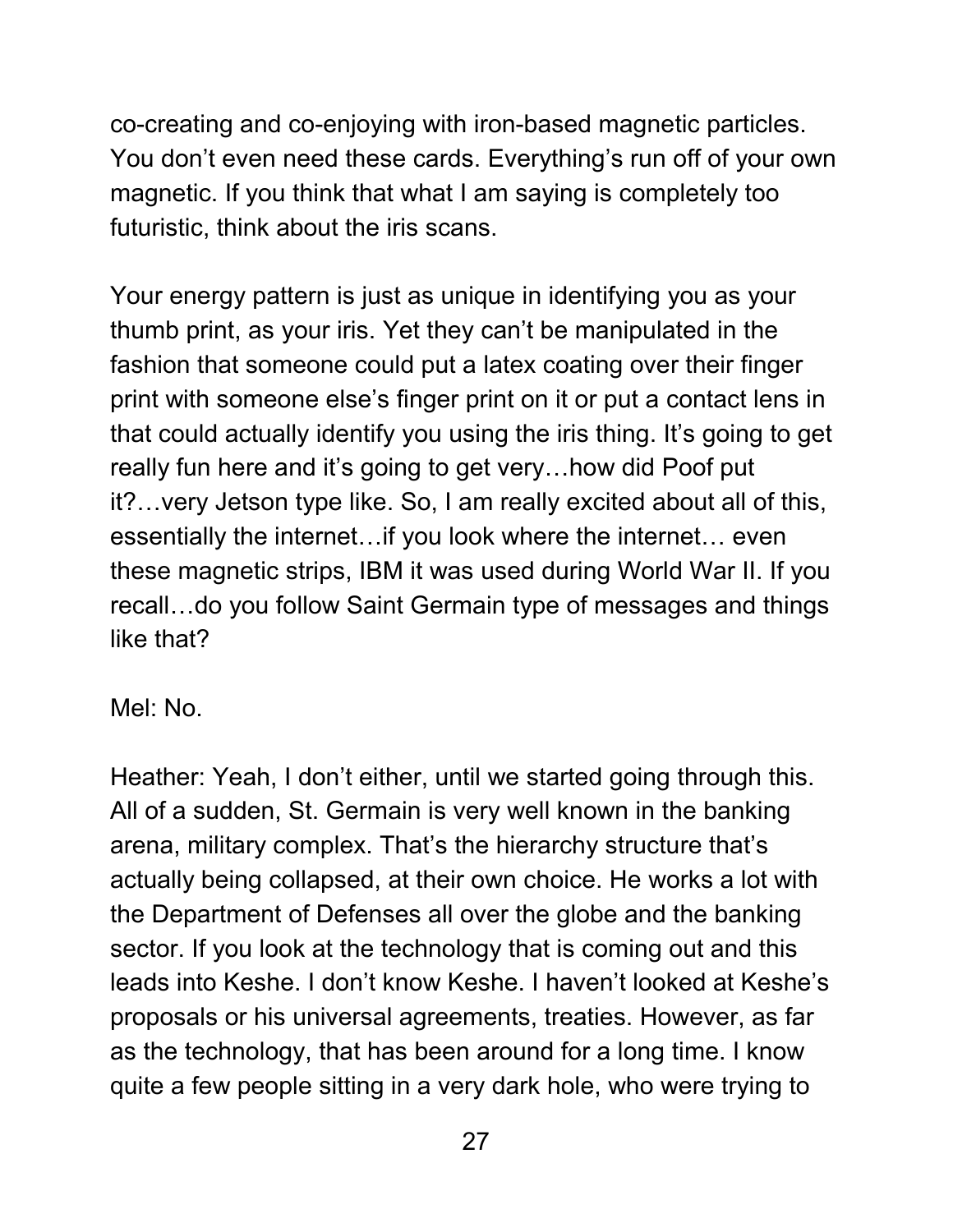get that technology out to the people for at least the last twenty years if not more. In the old paradigm, nothing ever happened. Nothing was allowed to exist, unless it benefitted the few that are the principals of the slavery system. So when Keshe popped up, I recognized the technology, but at the same time my question was why now and who is it benefitting?

Mel: What is your feeling on Keshe?

Heather: Like I said, the eternal heart. Right now, my personal job is to make it so that all the Absolute Data comes out, with not one piece missing. In that, I focus on the eternal heart. So, the eternal heart that is embodied in Keshe will actually disclose the intent of the embodiment. If the intent is anything less than for the highest good of all and damaging others, Keshe will reveal himself. The whole universe, all of Source's universe, will conspire to make that visible to everyone. So, I'm having as much fun as you are. My interest and my focus really are whatever comes into my consciousness right now, because that is geared to my particular path, which is in harmony with all of your guys' path.

Mel: It's funny you say that, because one thing I am noticing is that a lot people that I've come to…obviously I speak to a lot of people and not all of them are in this for the right reasons. Definitely I have developed a more discerning filter as time has gone, almost where you pick up on their energy, whether they are working, whether they want to line their pockets, or whether they are working because they genuinely want to help others. It's as simple as that as to finding the difference between the two.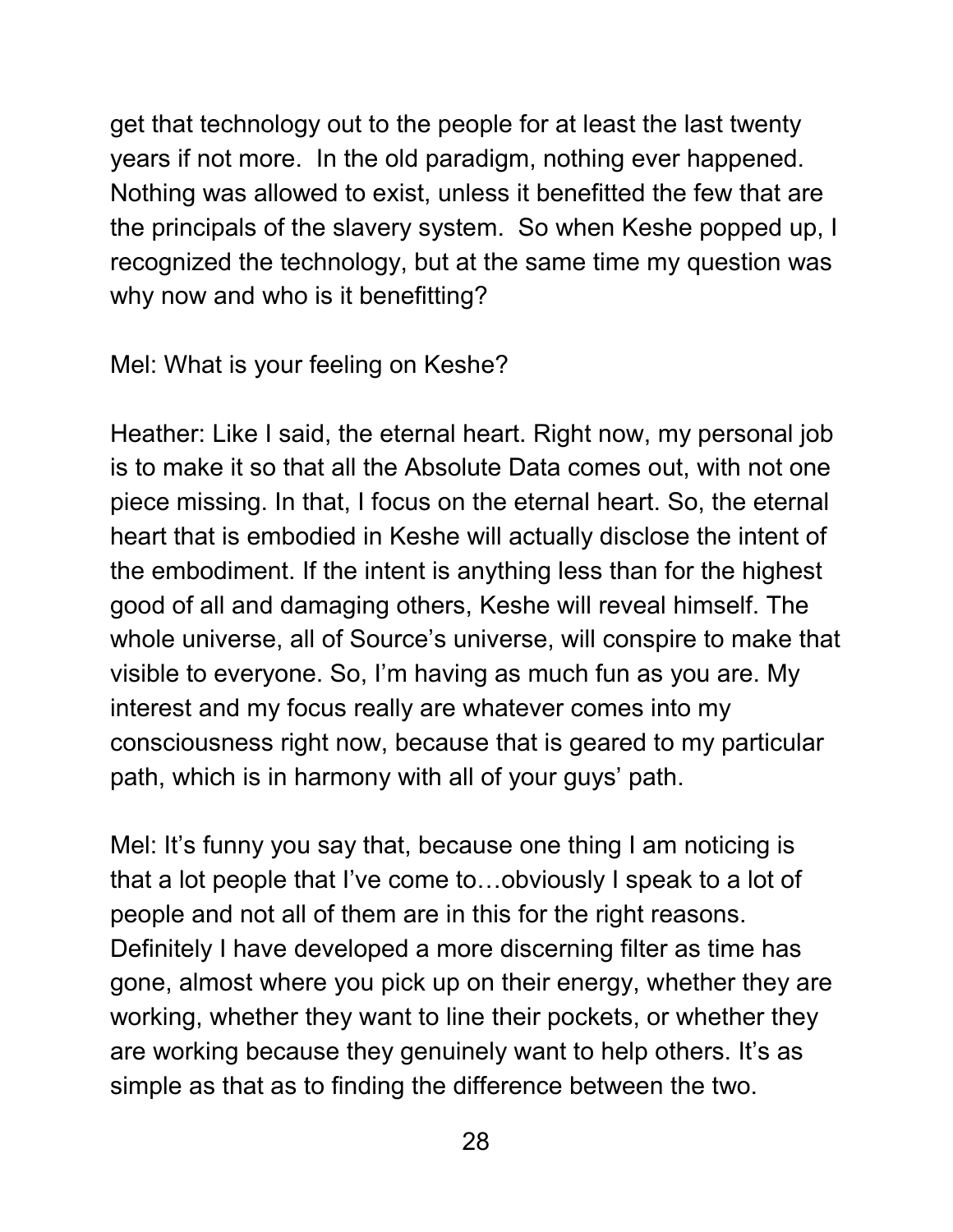Heather: Right, people should know. The people need right now to know some healing is going on and actually that healing is a trigger for the eternal heart to come out. So, what you said about discernment. I use the same energetic tool as the rest of us do and I call this tool a resonant. Now it could be anything, a security system within a truce alarm or whatever you want to call it, but that tool of resonance. Those are all honed right now and absolutely calibrated, so people are going recognize things that they normally wouldn't even be aware of or they wouldn't pay attention to. It's going to draw in and something is not going to sit right and you're going to go back and say "Okay, what was funky there?" And you're going to figure it out, the Data that you will need will present itself for you to figure that part out. Just ask "What do I know?" That is what so funny, just ask "What do I know?" and the whole thing will reveal itself.

Mel: Heather, you won't believe how often that happens. I do love and expose of some faith truthism and faith truth movements, but that is exactly how it happens to me. What do I know? It always reveals itself. You just look at the basics and keep it simple. And really the basics and keeping it simple comes down to, for me, maintaining your fundamental orientation which is as you said the Absolute Truth.

Heather: Yeah. I worked with Secret Squirrel part of the banking industry and all that. I will give you an example. Cobra is really in my focus right now. Never has been, in fact I didn't even know the guy existed until after December 25th and AK, American Kabuki,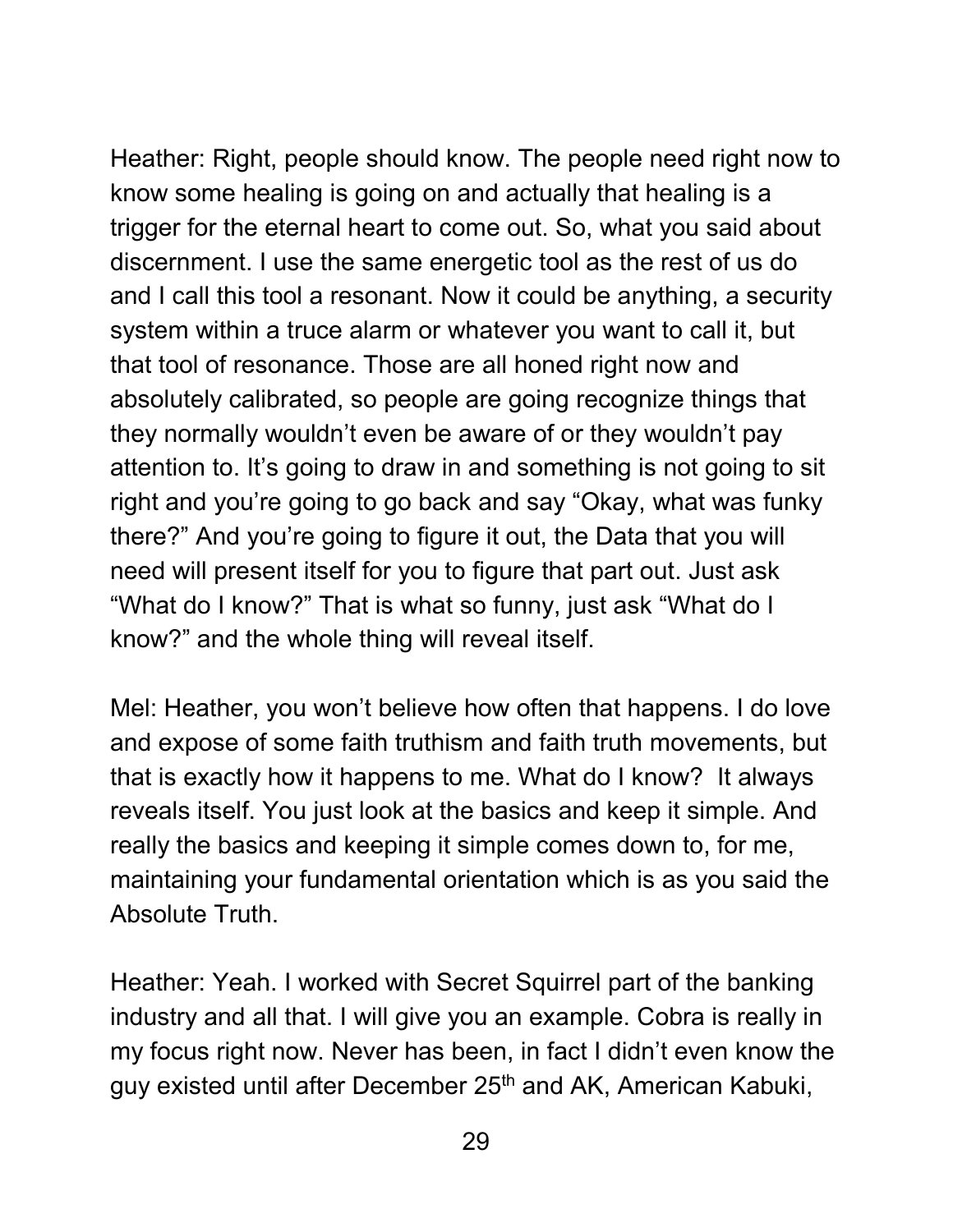has talked about him. He met him. So I talked to him for a few minutes and he didn't have any kind of covering of his voice at all. Yet the questions that he was asking me were questions that I know in the banking field or in the legal field when they are hiding something. That is why it just kind of struck me funny. Then I just set it aside, because that is not what part of what is the focus now. The focus now is disclosing getting the ball rolling at the time. Now, I want to know who everybody is, for the fun of it. Because the people are asking…they rely on Cobra, they rely on Drake, they rely on whoever. Just as they did on their "governments" that are all starting to fall down. So, what I ask is "Okay, be transparent." That is the one thing I do know, for those hearts that are working consciously. Right now they're absolutely transparent and they have no problem with all the Absolute Data, not one piece missing, being put on the table. That is what I do know.

Mel: It's funny that you mentioned Cobra to me the other day when we had been speaking. Someone sent an email to me that day asking if I was going to see Cobra in London. He is doing a talk there and I didn't realize for some reason…

Heather: I didn't realize either until last night.

Mel: I don't know who he is or what he is. I don't know anything about him.

Heather: He is supposedly with the resistance, that are working on the ET level, the multidimensional level and I do work with those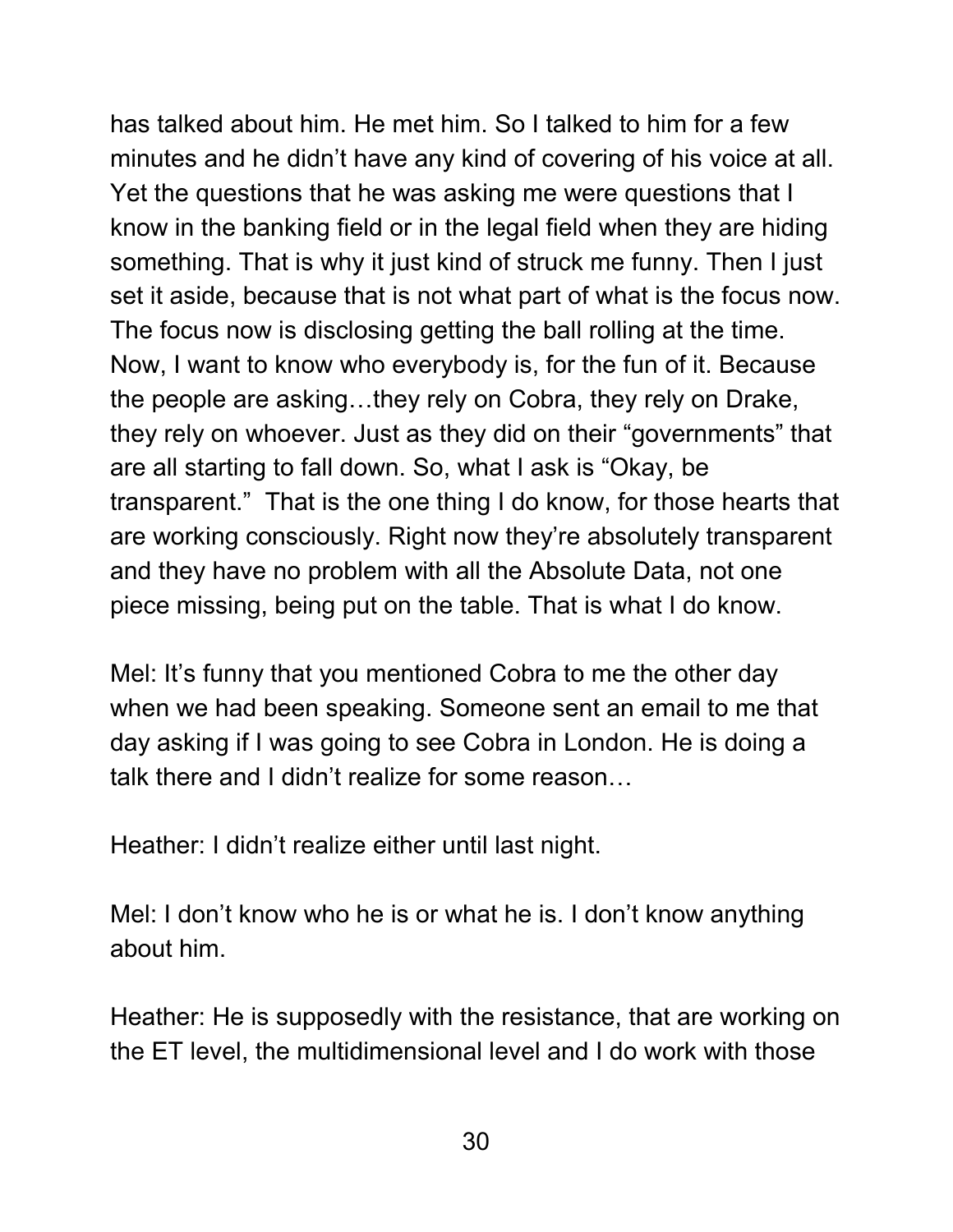particular levels, so for me. This is a whole learning experience for them too, because their whole world is shifting as well. So, there's a lot of surprises that were built in for everyone to come into this moment. As far as Cobra and those guys, I love at least the purported theory of what they're doing, working for the highest good of all, to go in to fight for this or that. Well, the fight's over and the fight was an illusion to begin with. So, what I would like to do and I reached out and just gave them Data and said "Here, know what my energy pattern is. I'm absolutely transparent. I'm not going to encrypt these files. I'm not going to be (inaudible) with these files. In fact, I'll do it over Skype, right?" At this point, it's just a matter of transparency. That's where the safety, the security, the absolute protection is…is in transparency.

Mel: Now, let me ask you, you don't see any time in the future or near future…now that we've got (inaudible)…look at all the banks and all of those, then suddenly deciding to turn around on the population, martial law, let's bring on World War III…you don't think we're going to see people being arrested and (inaudible) to concentration camps and forced to comply if they don't? Are we beyond that? Have you gone past that in our battle lines?

Heather: Absolutely. That is not going to happen. That is not going to happen, because there are certain energy patterns that are very close to Source pattern, if not Source pattern, that are actually here to ensure that none of that happens. There's the same bureaucracy and all the crap you see in the "government" happens in the lightworker community as well. It's something that we've been very focused on. I think it was during the Foster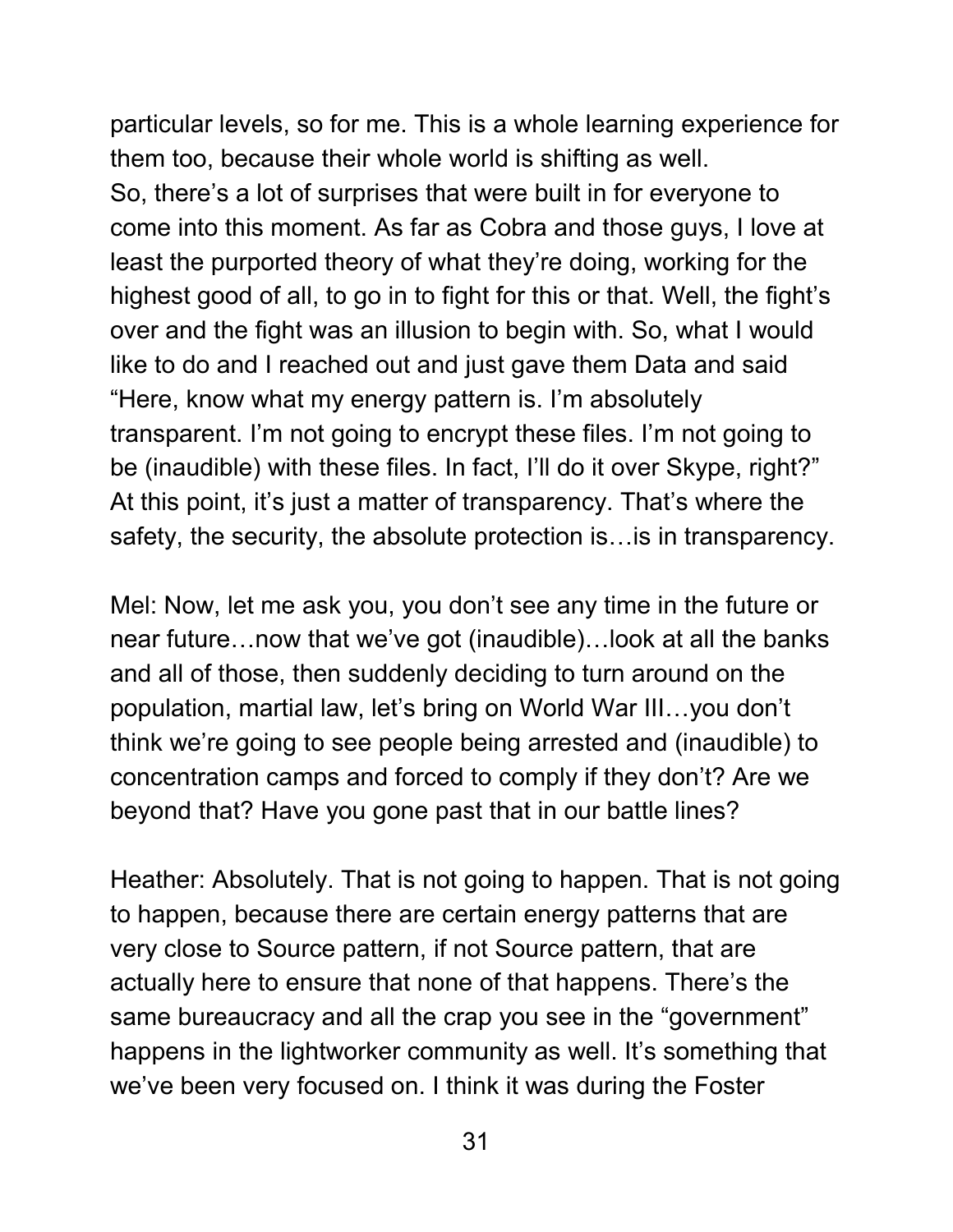Gamble issue, where he was just about to launch Thrive. I just sat for the last ten months watching BP funnel all of their holdings, their ownership rights, restructuring all of their beneficiaries into green and they do what's called the phoenix. What happens is the phoenix is required where all of a sudden somebody gets too close to the truth. They uncover the slavery system and the principals and the beneficiaries. So, they re-phoenix into something the people will hold onto, will launch onto, (inaudible). And the New Age and the green was another, that's why they put Al Gore at the top to manage that particular one.

Mel: So, that's what Thrive was. I have to agree, but I watched Thrive and I was like "Oh my God, this is a load of crap." I don't want to be disrespectful, because there's a lot of good information in there. But, I felt they've basically gone from Proctor and Gamble, terrible history there, they've basically jumped on to a good thing and tried to parlay it for their own good PR.

Heather: Well, yeah, I had conversations with Proctor through…even The Public Trust had to clean itself up here. It wasn't the trustee that did it. It was the actual eternal heart embodied in some of the people that were calling themselves trustees. One of them was Susan Dey-Hamwick (spelling?), whose sister is Hilary Clinton's aide. She's really tight with Foster Gamble. They went in and Lisa…oh, I can't remember Lisa's last name, she was with LA Occupy Wall Street and Occupy Wall Street was bank bought(?)…that's how that was. Talking to Foster, I already knew I could put the dots together, because Proctor Gamble is one of the big ones, that is more of a broker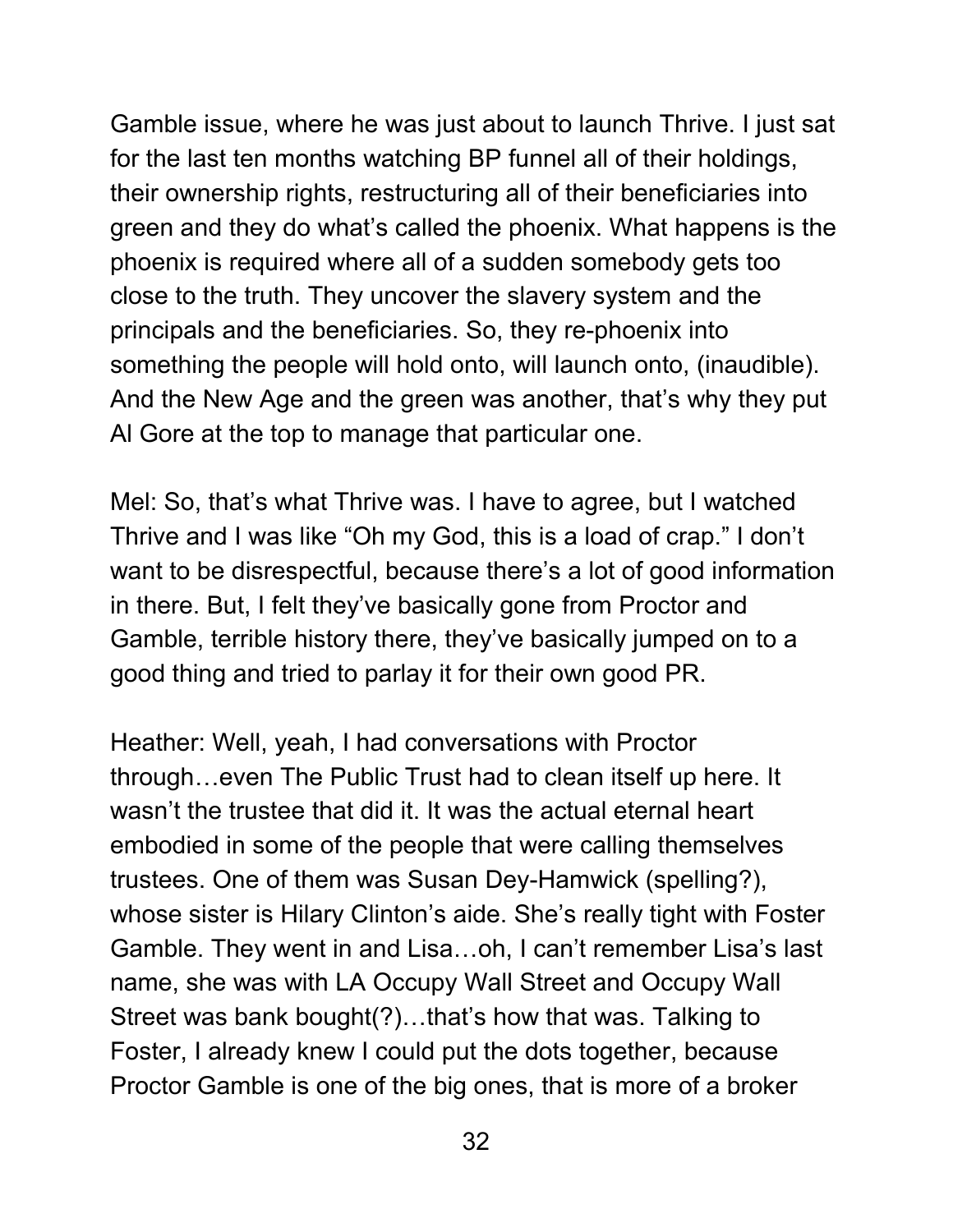than a beneficiary. All of a sudden, Foster, what …(several inaudible words)… bring out a phoenix, where watching it all start to move 10 minutes prior, was that Foster was chosen within the principals to go ahead and be the poster child.

Mel: (affirmative response)

Heather: So, I addressed that and brought that up. I went to all of my contacts and said "This isn't going to be permitted. This isn't allowed. Either you're going to take care of it, Foster's going to take care of it, or we'll take care of it." At that moment, Thrive started kind of right there and then it didn't take off like it was actually supposed to, like it was planned to. The boys, the CIA and everyone else, just tried to sort of catch it real quiet and buried it. They thought if they buried it for a while, they could bring it back up in a year and a half or so or two years. That's really kind of what Thrive is doing now, isn't it? It's coming back out.

Mel: Well, I remember there at first, they put all this out for free. Then all of a sudden, you had to buy it. When nobody wants to buy it, they put it back out for free. All sorts of nonsense. Let me give you the bottom line, as someone who's an avid researcher. I've spent … (several inaudible words) … Philosophic Hermetica, which is like the biggest collection of ancient esoteric and gnostic text outside the Vatican. I'm a member there. I've gone through that stuff that you need to be sitting in one of these oxygen-type chambers to look at. I've seen and looked through…I've done the research, I'm not just a laptop researcher, I'm not a researcher where I'm here to hash other people's stuff, I've actually gone and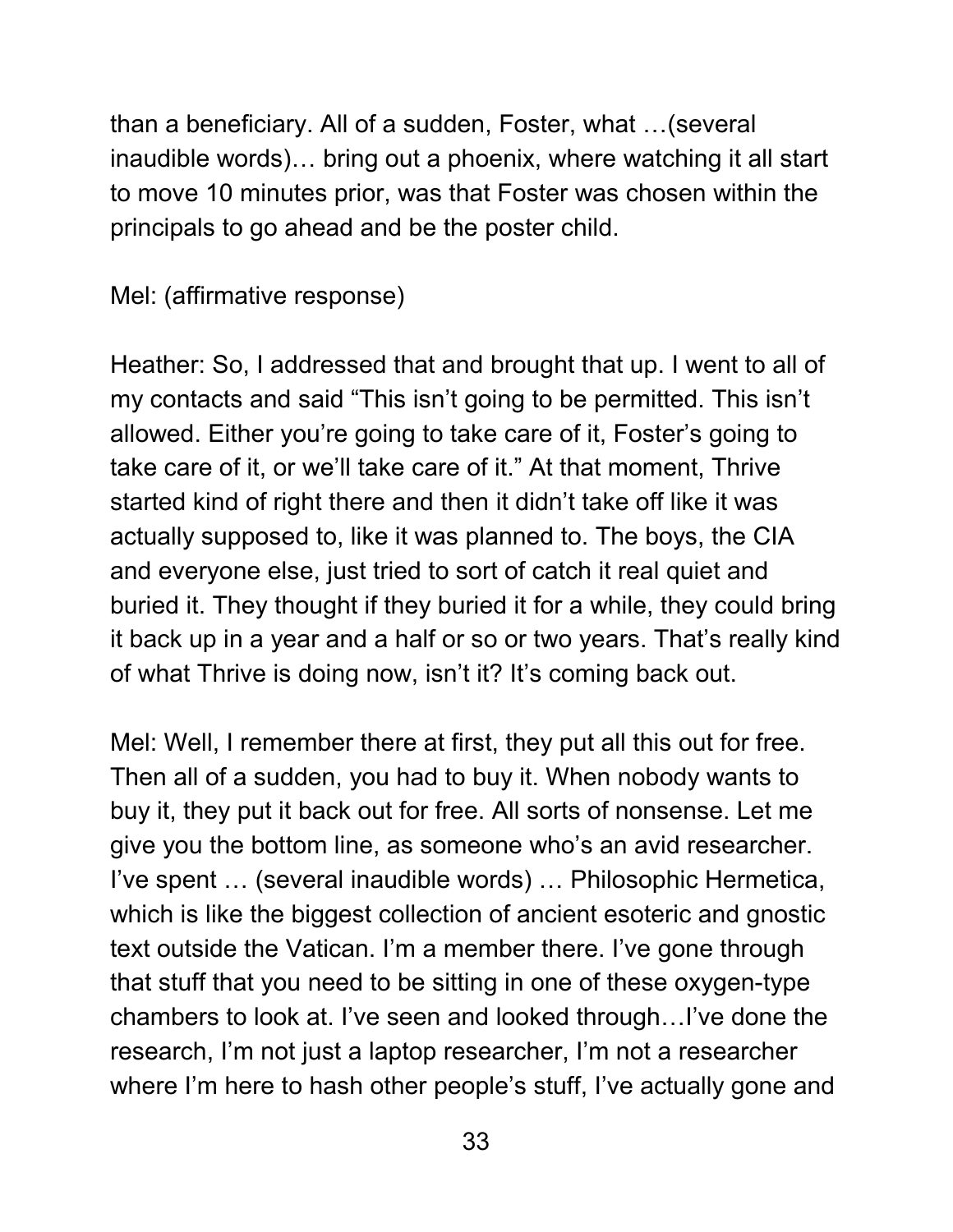looked through the archives myself…and one thing I'm fanatical about is Vatican Catholic history.

There's a scene in Thrive where they talk about how money became manipulated. They've got these little, animated figures, but they don't relate it to the Knights Templar, who started the first sort of (inaudible) … interest … (inaudible). They don't even distinguish these little characters with any features. They're just sort of in their little blobs of human representation. What they should have done is have these guys in sort of knight uniforms and have them represented in castles. This one little thing was a three-minute cartoon sketch within Thrive trying to represent how the money was started without leading it back to Rome. All roads lead to Rome. Anything that tries to point away from Rome is part of the illusion and the distraction. That's how I knew Thrive. When I saw that, I was like "Hang on." You know what you say is "What do we know?" Always look at "What do we know?" And that's why "Hang on. This isn't right." There's so many things. I can point out so many things with Thrive. Right down to the facts that there was a woman there, an elderly lady, her name was (inaudible) Marx Hubbard. I mean, that's L. Ron Hubbard, she's related to L. Ron Hubbard, the guy who started Scientology. So, there's a lot there. There's so much that you could go into and start picking apart with regards to Thrive. Off the Thrive topic, I don't really want to get into that too much more. Let's see if that (inaudible) record our conversation.

Heather, what is your best advice to people on the ground now around the world? How do we now actively start stopping the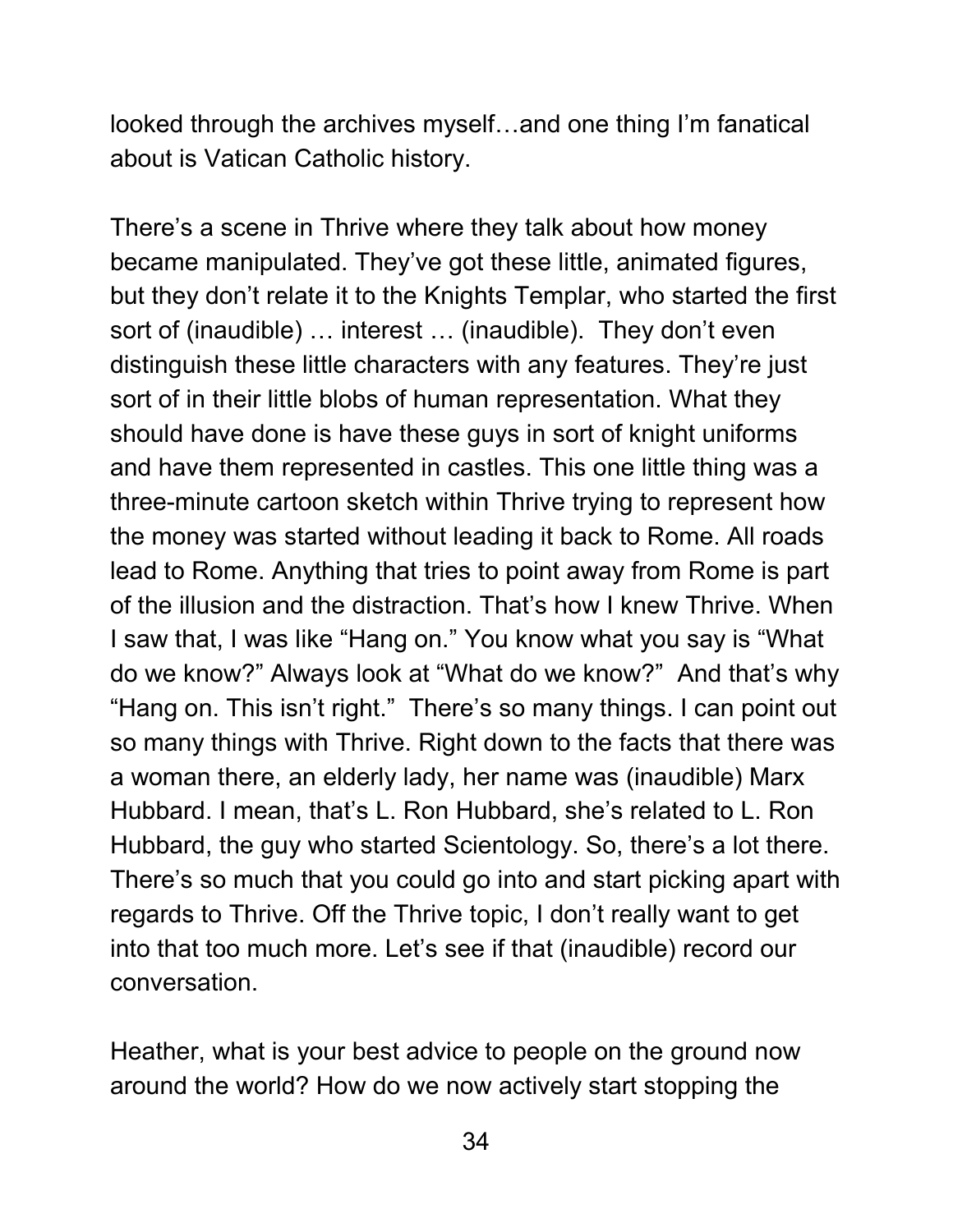slavery? Stopping the suffering? Get it to a place where we can just DO and BE whatever it is we want?

Heather: Well, first I would state this, anything that you see in the slavery systems right now, it has been turned off. The only energy they're running on is what was in the tube, so to speak, when the spigot was turned off. They're scrambling around right now for any energy that they can go in and steal from. They're having to do it amongst themselves at this point, because the people are just BE'ing and DO'ing. So that is key and I knew it was going to be key. Everyone knew it was going to be key. It's why we spent so much time trying to manage the "cover-up" (?).

So, BE'ing and DO'ing is the most important thing that you guys can do right now. Because if you BE, that means they can't take value or credit from that BE'ing. Because you're going to consciously be BE'ing. Now, you may not know how to BE, but it's as simple as having conversation like we're having now. It's as simple as looking in the archive. It's as simple as going out and interacting with your children. It's as simple as going out and saying when someone approaches you, you have to do this. "Well, wait a minute. This is who I BE. Now, tell me who you BE." And be kind. Be gracious. Understand that not many people within the slavery systems right now are comfortable, because they are feeling a lot of guilt. A lot of them entered into that system thinking they were really helping people. So, at this point, BE'ing and DO'ing is very important. It is the key.